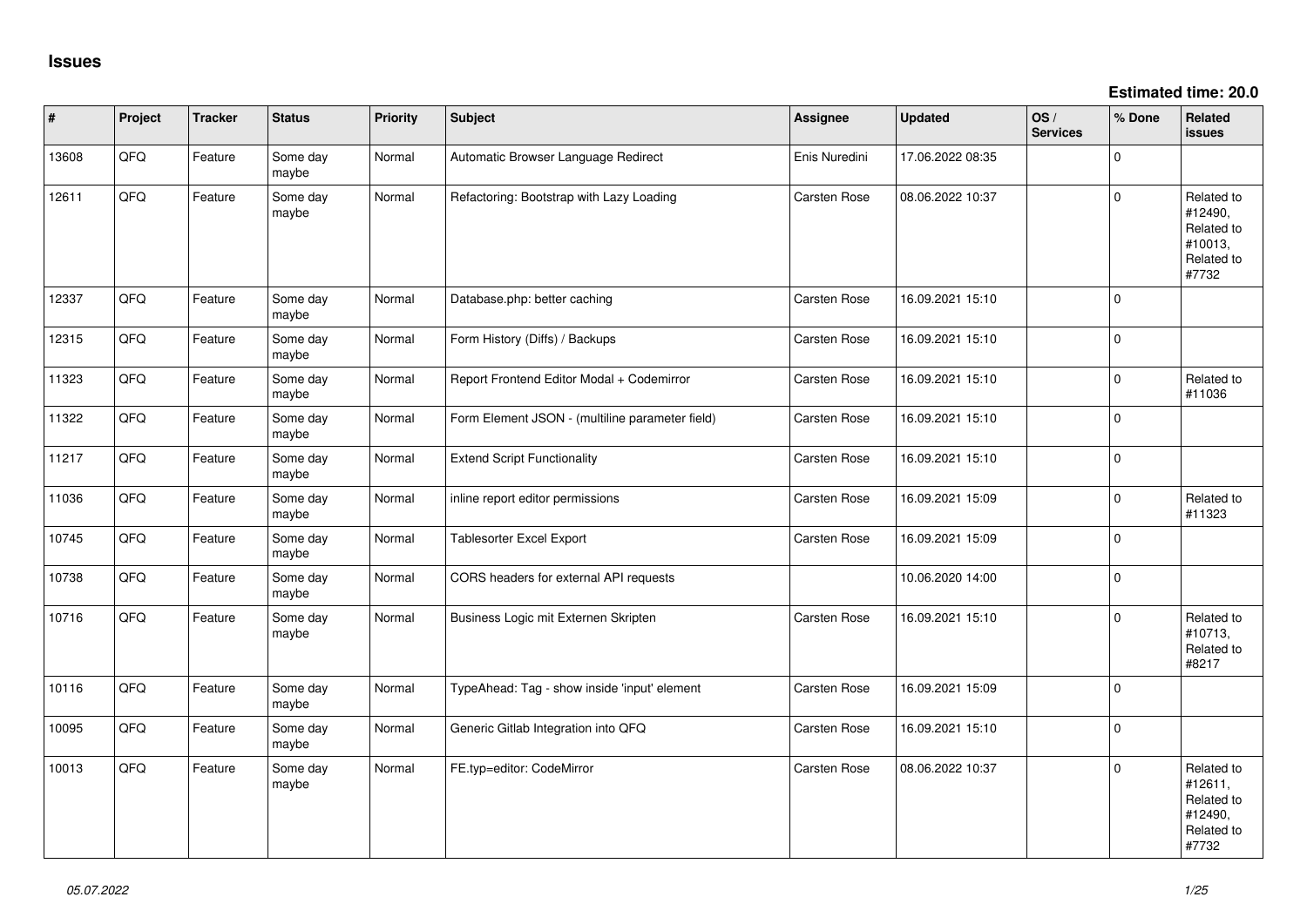| #    | Project | <b>Tracker</b> | <b>Status</b>     | <b>Priority</b> | <b>Subject</b>                                                           | <b>Assignee</b>     | <b>Updated</b>   | OS/<br><b>Services</b> | % Done      | Related<br>issues                                                      |
|------|---------|----------------|-------------------|-----------------|--------------------------------------------------------------------------|---------------------|------------------|------------------------|-------------|------------------------------------------------------------------------|
| 9704 | QFQ     | Feature        | Some day<br>maybe | Normal          | Thumbnails Generieren beim Splitten von PDF Files                        | <b>Carsten Rose</b> | 11.12.2019 16:01 |                        | $\Omega$    |                                                                        |
| 9669 | QFQ     | <b>Bug</b>     | Some day<br>maybe | Normal          | Checkbox / Template Group: radio/checkbox visible broken<br>after 'add'  | <b>Carsten Rose</b> | 16.06.2021 13:47 |                        | $\Omega$    | Related to<br>#8091                                                    |
| 9579 | QFQ     | Feature        | Some day<br>maybe | Normal          | Multiform with Process Row                                               | <b>Carsten Rose</b> | 11.12.2019 16:01 |                        | $\Omega$    |                                                                        |
| 9281 | QFQ     | Bug            | Some day<br>maybe | Normal          | Allow STRICT_TRANS_TABLES                                                | Carsten Rose        | 02.01.2021 18:43 |                        | $\mathbf 0$ |                                                                        |
| 9130 | QFQ     | Feature        | Some day<br>maybe | Normal          | tablesorter: Automatic Row numbering / Zeilenummer                       | Benjamin Baer       | 01.02.2020 23:22 |                        | $\Omega$    |                                                                        |
| 9126 | QFQ     | Bug            | Some day<br>maybe | Normal          | hidden Form elements are present in page source                          |                     | 02.01.2021 18:41 |                        | $\Omega$    |                                                                        |
| 9024 | QFQ     | <b>Bug</b>     | Some day<br>maybe | Normal          | QFQ Einarbeitung                                                         |                     | 01.02.2020 15:56 |                        | $\Omega$    |                                                                        |
| 9020 | QFQ     | Bug            | Some day<br>maybe | Normal          | radio mit buttonClass und dynamicUpdate lassen sich nicht<br>kombinieren |                     | 11.12.2019 16:01 |                        | $\mathbf 0$ |                                                                        |
| 8894 | QFQ     | Feature        | Some day<br>maybe | Normal          | Documentation Tags Usable in QFQ Application                             | Carsten Rose        | 11.12.2019 16:01 |                        | $\mathbf 0$ |                                                                        |
| 8892 | QFQ     | Feature        | Some day<br>maybe | Normal          | Display and Edit SQL Comments in Form Editor                             | Carsten Rose        | 11.12.2019 16:01 |                        | 0           |                                                                        |
| 8586 | QFQ     | Feature        | Some day<br>maybe | Normal          | QFQ: Enhance Error message for 'record not found'                        | Carsten Rose        | 16.09.2021 15:10 |                        | $\mathbf 0$ |                                                                        |
| 8522 | QFQ     | Feature        | Some day<br>maybe | Normal          | build QFQ - npm warnings                                                 | Benjamin Baer       | 01.02.2020 23:19 |                        | 50          |                                                                        |
| 8520 | QFQ     | Feature        | Some day<br>maybe | Normal          | Bring QFQ to Composer                                                    | <b>Carsten Rose</b> | 16.09.2021 15:10 |                        | $\Omega$    |                                                                        |
| 8106 | QFQ     | Bug            | Some day<br>maybe | Normal          | Dynamic Update: Feld kann nicht auf empty zurückgesetzt<br>werden        | <b>Carsten Rose</b> | 11.12.2019 16:01 |                        | $\Omega$    |                                                                        |
| 8101 | QFQ     | Feature        | Some day<br>maybe | Normal          | Password hash: support further hashing methods                           | <b>Carsten Rose</b> | 16.09.2021 15:10 |                        | $\mathbf 0$ |                                                                        |
| 8056 | QFQ     | Feature        | Some day<br>maybe | Normal          | Termin Organisation (Reservation)                                        |                     | 01.02.2020 23:19 |                        | $\Omega$    | Related to<br>#8658                                                    |
| 7921 | QFQ     | Feature        | Some day<br>maybe | Normal          | Rest API Export: URL kuerzer machen                                      |                     | 01.02.2020 23:19 |                        | l 0         |                                                                        |
| 7732 | QFQ     | Feature        | Some day<br>maybe | Normal          | Javascript: Lazy Loading der add on libs                                 | Benjamin Baer       | 08.06.2022 10:38 |                        | $\mathbf 0$ | Related to<br>#12611,<br>Related to<br>#12490,<br>Related to<br>#10013 |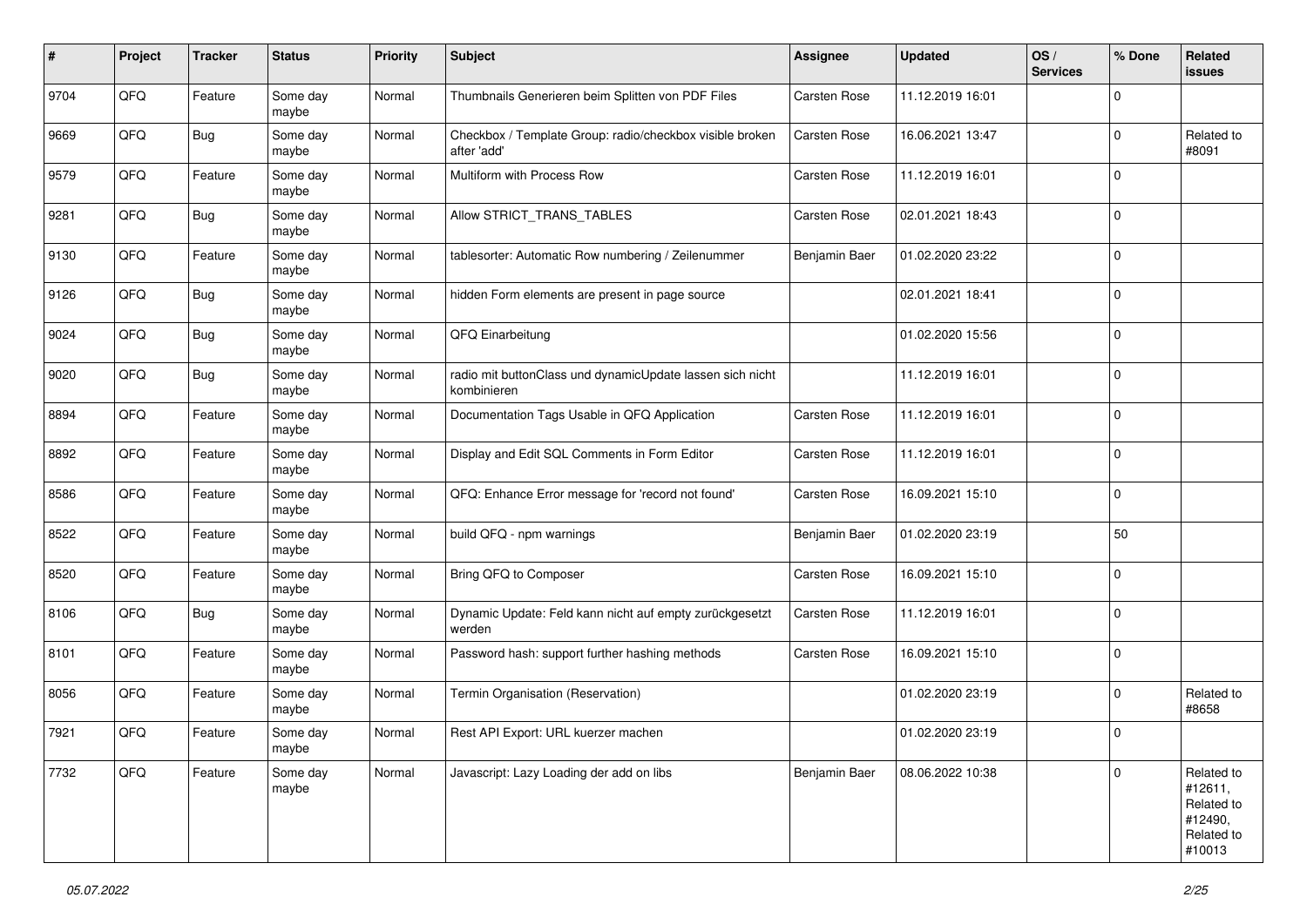| #    | Project | <b>Tracker</b> | <b>Status</b>     | Priority | <b>Subject</b>                                                                                 | <b>Assignee</b>     | <b>Updated</b>   | OS/<br><b>Services</b> | % Done      | Related<br><b>issues</b> |
|------|---------|----------------|-------------------|----------|------------------------------------------------------------------------------------------------|---------------------|------------------|------------------------|-------------|--------------------------|
| 7456 | QFQ     | <b>Bug</b>     | Some day<br>maybe | Low      | Todos in Code: solve or make ticket                                                            | <b>Carsten Rose</b> | 16.09.2021 15:10 |                        | $\Omega$    |                          |
| 7453 | QFQ     | Feature        | Some day<br>maybe | Normal   | import / export forms QFQ                                                                      | <b>Carsten Rose</b> | 16.09.2021 15:10 |                        | $\Omega$    |                          |
| 7452 | QFQ     | Feature        | Some day<br>maybe | Normal   | automate deployment new QFQ version                                                            | <b>Carsten Rose</b> | 16.09.2021 15:10 |                        | $\Omega$    |                          |
| 7402 | QFQ     | Bug            | Some day<br>maybe | Normal   | thumbnail cache: outdated picture when permission denied<br>and permission resolved.           |                     | 01.02.2020 23:20 |                        | $\Omega$    |                          |
| 7336 | QFQ     | Feature        | Some day<br>maybe | Normal   | PDF Upload: disallow PDFs with specific Meta information                                       | <b>Carsten Rose</b> | 11.12.2019 16:01 |                        | $\mathbf 0$ |                          |
| 7281 | QFQ     | <b>Bug</b>     | Some day<br>maybe | Normal   | Subrecords: on large screen separator line too short                                           |                     | 01.02.2020 23:19 |                        | $\Omega$    |                          |
| 7278 | QFQ     | Feature        | Some day<br>maybe | Normal   | Form: Wert vordefinieren der immer gesetzt wird                                                |                     | 02.05.2021 09:27 |                        | $\Omega$    |                          |
| 7229 | QFQ     | Feature        | Some day<br>maybe | Normal   | New FormElement.type: Button                                                                   |                     | 01.02.2021 12:32 |                        | $\Omega$    |                          |
| 7108 | QFQ     | Feature        | Some day<br>maybe | Normal   | QFQ Wrap Elements                                                                              |                     | 11.12.2019 16:01 |                        | $\Omega$    |                          |
| 7107 | QFQ     | Feature        | Some day<br>maybe | Normal   | Showcase Registration Tool: Anmeldung / Administration :<br>Liste Anmeldungen / Emaileinaldung | <b>Carsten Rose</b> | 11.12.2019 16:01 |                        | $\Omega$    |                          |
| 7106 | QFQ     | Feature        | Some day<br>maybe | Normal   | Beispiel Nummerierung von Rows in Report                                                       |                     | 11.12.2019 16:01 |                        | 0           |                          |
| 7105 | QFQ     | Feature        | Some day<br>maybe | Normal   | Beispiel wie man in einer zweiten Tabelle speichert.                                           |                     | 11.12.2019 16:01 |                        | $\mathbf 0$ |                          |
| 7104 | QFQ     | Feature        | Some day<br>maybe | Normal   | Manual: hint about escaping if '\r' appears in mail body                                       |                     | 11.12.2019 16:01 |                        | $\mathbf 0$ |                          |
| 7101 | QFQ     | <b>Bug</b>     | Some day<br>maybe | Normal   | 'form' in SIP and 'report' - breaks                                                            |                     | 01.02.2020 23:20 |                        | $\mathbf 0$ |                          |
| 7100 | QFQ     | Feature        | Some day<br>maybe | Normal   | Download: log access, max downloads, time limit                                                |                     | 01.02.2020 23:19 |                        | $\Omega$    |                          |
| 6992 | QFQ     | Feature        | Some day<br>maybe | Normal   | DB exception: Syntax Highlight                                                                 |                     | 11.12.2019 16:01 |                        | $\Omega$    | Related to<br>#5450      |
| 6972 | QFQ     | Feature        | Some day<br>maybe | Normal   | Fabric Clipboard / cross browser tab                                                           | Benjamin Baer       | 01.02.2020 23:21 |                        | $\Omega$    |                          |
| 6970 | QFQ     | Feature        | Some day<br>maybe | Normal   | tablesorter: default fuer 'sortReset' aendern von 'Ctrl' zu 'Alt'                              | Benjamin Baer       | 01.02.2020 23:21 |                        | $\Omega$    |                          |
| 6715 | QFQ     | Feature        | Some day<br>maybe | Normal   | Code-Refactoring: dbArray vereinheitlichen                                                     | Carsten Rose        | 11.12.2019 16:02 |                        | $\Omega$    |                          |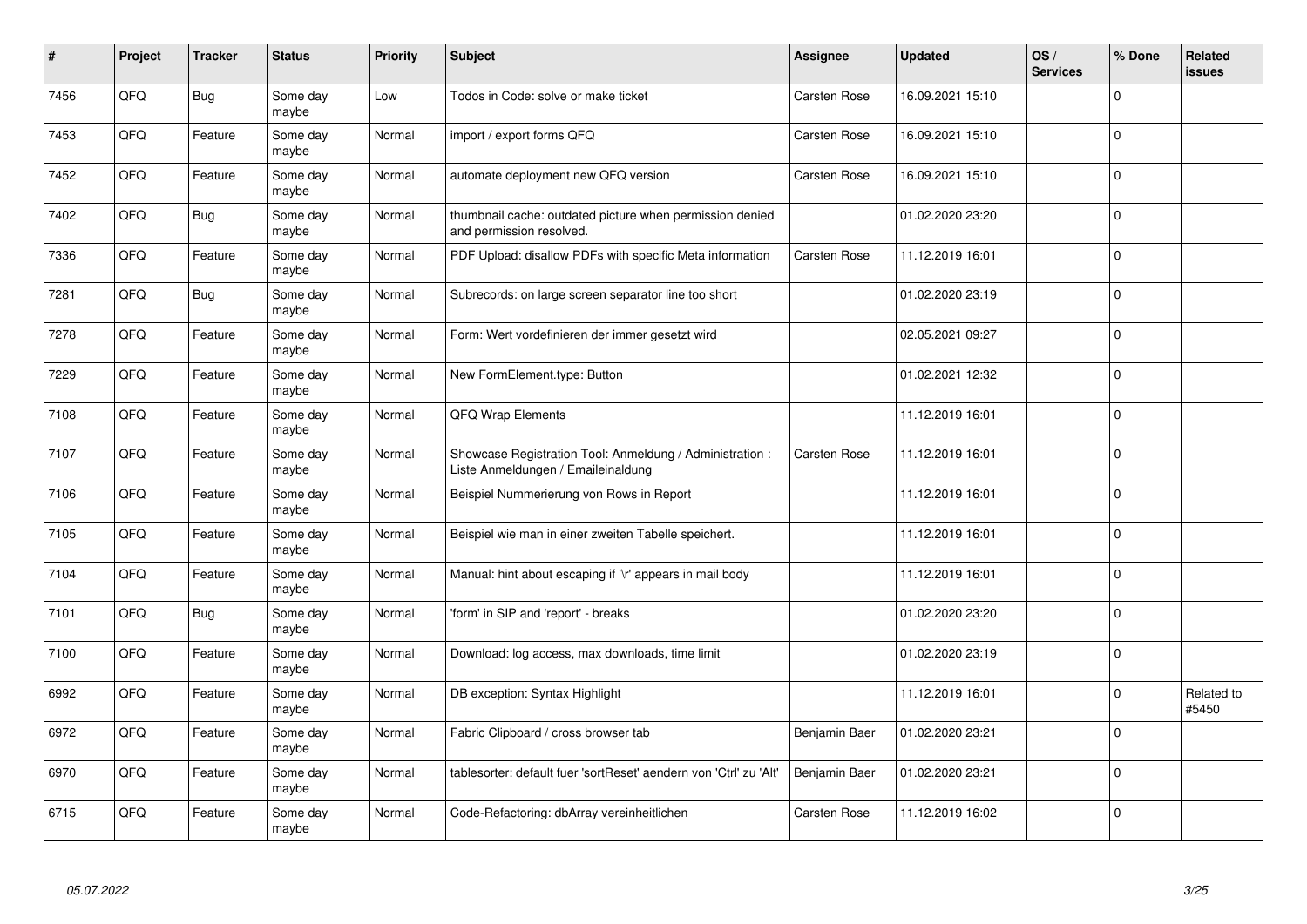| #    | Project | <b>Tracker</b> | <b>Status</b>     | <b>Priority</b> | <b>Subject</b>                                                                    | Assignee            | <b>Updated</b>   | OS/<br><b>Services</b> | % Done   | Related<br><b>issues</b> |
|------|---------|----------------|-------------------|-----------------|-----------------------------------------------------------------------------------|---------------------|------------------|------------------------|----------|--------------------------|
| 6704 | QFQ     | Feature        | Some day<br>maybe | Normal          | Upload Mode: Bilder in Notizen rechts sollen aktuellen<br>Upload repräsentieren.  |                     | 01.02.2020 23:19 |                        | $\Omega$ | Related to<br>#3264      |
| 6515 | QFQ     | Feature        | Some day<br>maybe | Normal          | Formular: Felder dynamisch ein/ausblenden                                         |                     | 11.12.2019 16:02 |                        | $\Omega$ |                          |
| 6299 | QFQ     | Feature        | Some day<br>maybe | Normal          | Attack detection: log table with invalid SIP access                               |                     | 11.12.2019 16:02 |                        | $\Omega$ | Related to<br>#3947      |
| 6288 | QFQ     | Feature        | Some day<br>maybe | Normal          | Best Practice: Erklaeren wie man ein Formular ganz in<br>'weiss' erstellen kann   |                     | 11.12.2019 16:02 |                        | $\Omega$ |                          |
| 6084 | QFQ     | Feature        | Some day<br>maybe | Normal          | New escape type: 'D' - convert date                                               |                     | 01.02.2020 23:19 |                        | 0        |                          |
| 6083 | QFQ     | Feature        | Some day<br>maybe | Normal          | Dynamic Update: Value Check via SQL                                               |                     | 11.12.2019 16:02 |                        | $\Omega$ |                          |
| 5991 | QFQ     | Bug            | Some day<br>maybe | Normal          | URLs with 'I' or long parameter are problematic                                   | <b>Carsten Rose</b> | 01.02.2020 23:19 |                        | $\Omega$ |                          |
| 5983 | QFQ     | Feature        | Some day<br>maybe | Normal          | Form Submit (save & update): normalize date/-time FE                              | <b>Carsten Rose</b> | 01.02.2020 23:19 |                        | $\Omega$ |                          |
| 5923 | QFQ     | Feature        | Some day<br>maybe | Normal          | fillStoreSystemBySqlLate                                                          |                     | 01.02.2020 23:19 |                        | $\Omega$ |                          |
| 5895 | QFQ     | Feature        | Some day<br>maybe | Normal          | Tutorial: List of all QFQ Features                                                |                     | 01.02.2020 23:19 |                        | $\Omega$ |                          |
| 5893 | QFQ     | Feature        | Some day<br>maybe | Normal          | Edit on double-click                                                              |                     | 01.02.2020 23:19 |                        | $\Omega$ | Related to<br>#5894      |
| 5892 | QFQ     | Feature        | Some day<br>maybe | Normal          | QFQ should use T3 API to manipulate FE GROUP<br>membership                        |                     | 01.02.2020 23:20 |                        | $\Omega$ |                          |
| 5877 | QFQ     | Bug            | Some day<br>maybe | Normal          | FE.type=note:bsColumn strange behaviour                                           |                     | 01.02.2020 23:19 |                        | $\Omega$ |                          |
| 5852 | QFQ     | Feature        | Some day<br>maybe | Normal          | Logging: mail.log / sql.log - im FE anzeigen und via AJAX<br>aktualisieren        | <b>Carsten Rose</b> | 01.02.2020 23:19 |                        | $\Omega$ | Related to<br>#5885      |
| 5851 | QFQ     | Feature        | Some day<br>maybe | Normal          | Queue System implementieren: MQTT, RabbitMQ                                       |                     | 01.02.2020 23:20 |                        | $\Omega$ | Related to<br>#5715      |
| 5850 | QFQ     | Feature        | Some day<br>maybe | Normal          | Deployment: In QFQ Doc best practice fuer zeitgemaesses<br>Deployment beschreiben |                     | 01.02.2020 23:20 |                        | $\Omega$ |                          |
| 5805 | QFQ     | Feature        | Some day<br>maybe | Normal          | TypeAHead SQL value instead of key stored                                         |                     | 01.02.2020 23:19 |                        | $\Omega$ | Related to<br>#5444      |
| 5783 | QFQ     | Feature        | Some day<br>maybe | Normal          | <b>BPMN View/Edit</b>                                                             |                     | 11.12.2019 16:02 |                        | $\Omega$ |                          |
| 5768 | QFQ     | Bug            | Some day<br>maybe | Normal          | {{pageLanguage:T}}' missing if QFQ is called via api                              | Carsten Rose        | 01.02.2020 23:19 |                        | $\Omega$ |                          |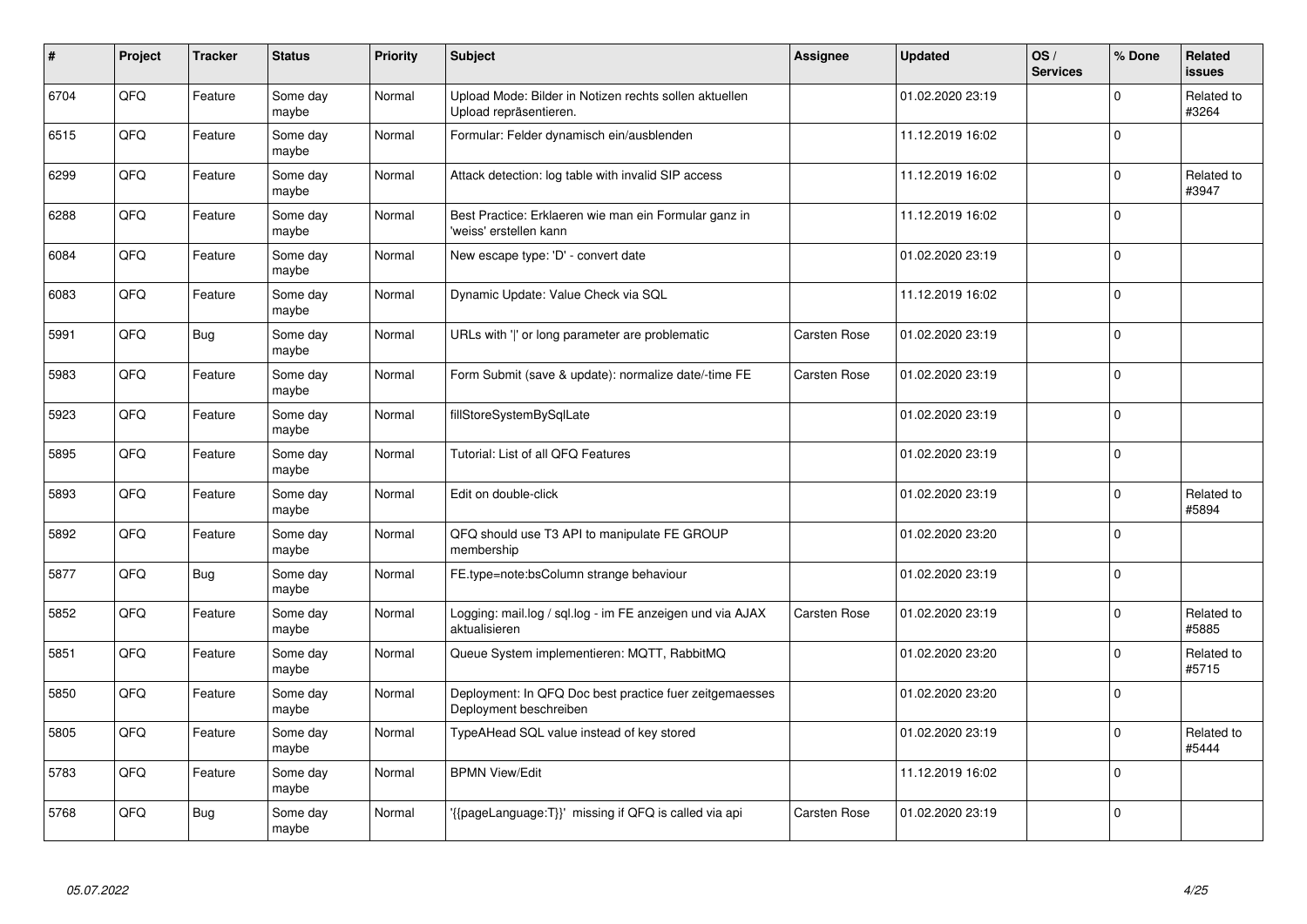| #    | Project | <b>Tracker</b> | <b>Status</b>     | <b>Priority</b> | Subject                                                                                                              | <b>Assignee</b>     | <b>Updated</b>   | OS/<br><b>Services</b> | % Done         | Related<br>issues                           |
|------|---------|----------------|-------------------|-----------------|----------------------------------------------------------------------------------------------------------------------|---------------------|------------------|------------------------|----------------|---------------------------------------------|
| 5706 | QFQ     | <b>Bug</b>     | Some day<br>maybe | Normal          | upload: fileDestination needs to be sanatized                                                                        | <b>Carsten Rose</b> | 01.02.2020 23:19 |                        | $\Omega$       |                                             |
| 5665 | QFQ     | Feature        | Some day<br>maybe | Normal          | Versuch das '{{!' nicht mehr noetig ist.                                                                             | <b>Carsten Rose</b> | 01.02.2020 23:20 |                        | $\Omega$       | Related to<br>#7432,<br>Related to<br>#7434 |
| 5579 | QFQ     | Feature        | Some day<br>maybe | Normal          | Enhance Doc / Presentation: variable type 'link column type'                                                         | <b>Carsten Rose</b> | 01.02.2020 23:19 |                        | $\Omega$       |                                             |
| 5557 | QFQ     | <b>Bug</b>     | Some day<br>maybe | Normal          | Form load: STORE RECORD filled, but should be empty                                                                  | <b>Carsten Rose</b> | 01.02.2020 23:19 |                        | $\mathbf 0$    |                                             |
| 5548 | QFQ     | Feature        | Some day<br>maybe | Normal          | 801 Textfiles/Scriptfiles als Thumbnail                                                                              | Carsten Rose        | 07.03.2022 16:26 |                        | $\Omega$       |                                             |
| 5480 | QFQ     | Feature        | Some day<br>maybe | Normal          | QFQ: Dokumentation mit Screenshots versehen                                                                          | <b>Carsten Rose</b> | 01.02.2020 23:20 |                        | $\Omega$       | Related to<br>#9879                         |
| 5455 | QFQ     | Feature        | Some day<br>maybe | Normal          | Mail Redirects grld abhaengig                                                                                        |                     | 01.02.2020 23:20 |                        | $\Omega$       |                                             |
| 5452 | QFQ     | Feature        | Some day<br>maybe | Normal          | Thumbnails from PDF: bad quality                                                                                     |                     | 01.02.2020 23:20 |                        | $\Omega$       |                                             |
| 5428 | QFQ     | Feature        | Some day<br>maybe | Normal          | secure thumbnail: late render on access.                                                                             | <b>Carsten Rose</b> | 01.02.2020 23:20 |                        | 0              |                                             |
| 5389 | QFQ     | Feature        | Some day<br>maybe | Normal          | QFQ Design: Multline label / note                                                                                    | Benjamin Baer       | 01.02.2020 23:19 |                        | $\mathbf 0$    |                                             |
| 5342 | QFQ     | Feature        | Some day<br>maybe | Normal          | link - with HTML Attributes                                                                                          |                     | 01.02.2020 23:20 |                        | $\mathbf 0$    | Related to<br>#14077                        |
| 5160 | QFQ     | Feature        | Some day<br>maybe | Normal          | QFQ collaborative / together.js, ShareJS, y-js, collaborative,                                                       |                     | 11.12.2019 16:02 |                        | $\mathbf 0$    |                                             |
| 5132 | QFQ     | Feature        | Some day<br>maybe | Normal          | Error Message sendmail missing attachment: more details                                                              | Carsten Rose        | 01.02.2020 23:19 |                        | $\Omega$       |                                             |
| 5129 | QFQ     | Feature        | Some day<br>maybe | Normal          | Reports: SQL fuer x Achse und y Achse                                                                                |                     | 11.12.2019 16:02 |                        | $\Omega$       |                                             |
| 5024 | QFQ     | Feature        | Some day<br>maybe | Normal          | Fabric: Generate PDF with edits                                                                                      | Benjamin Baer       | 01.02.2020 23:20 |                        | $\Omega$       | Related to<br>#10704                        |
| 5021 | QFQ     | Bug            | Some day<br>maybe | Normal          | FE.typ=extra - during save displays error 'datum2' already<br>filled in STORE_SIP - the value is stored nevertheless | Carsten Rose        | 01.02.2020 23:19 |                        | $\Omega$       | Related to<br>#3875                         |
| 4974 | QFQ     | Feature        | Some day<br>maybe | Normal          | Long polling - inform all listening clients of changes                                                               |                     | 11.12.2019 16:02 |                        | 0              |                                             |
| 4956 | QFQ     | Feature        | Some day<br>maybe | Normal          | Sendmail: Benutzerdefinierte Headers                                                                                 | Carsten Rose        | 11.12.2019 16:02 |                        | $\overline{0}$ |                                             |
| 4872 | QFQ     | Feature        | Some day<br>maybe | Normal          | Fields of Typo3 page available in STORE_TYPO3                                                                        | Carsten Rose        | 01.02.2020 23:19 |                        | $\overline{0}$ |                                             |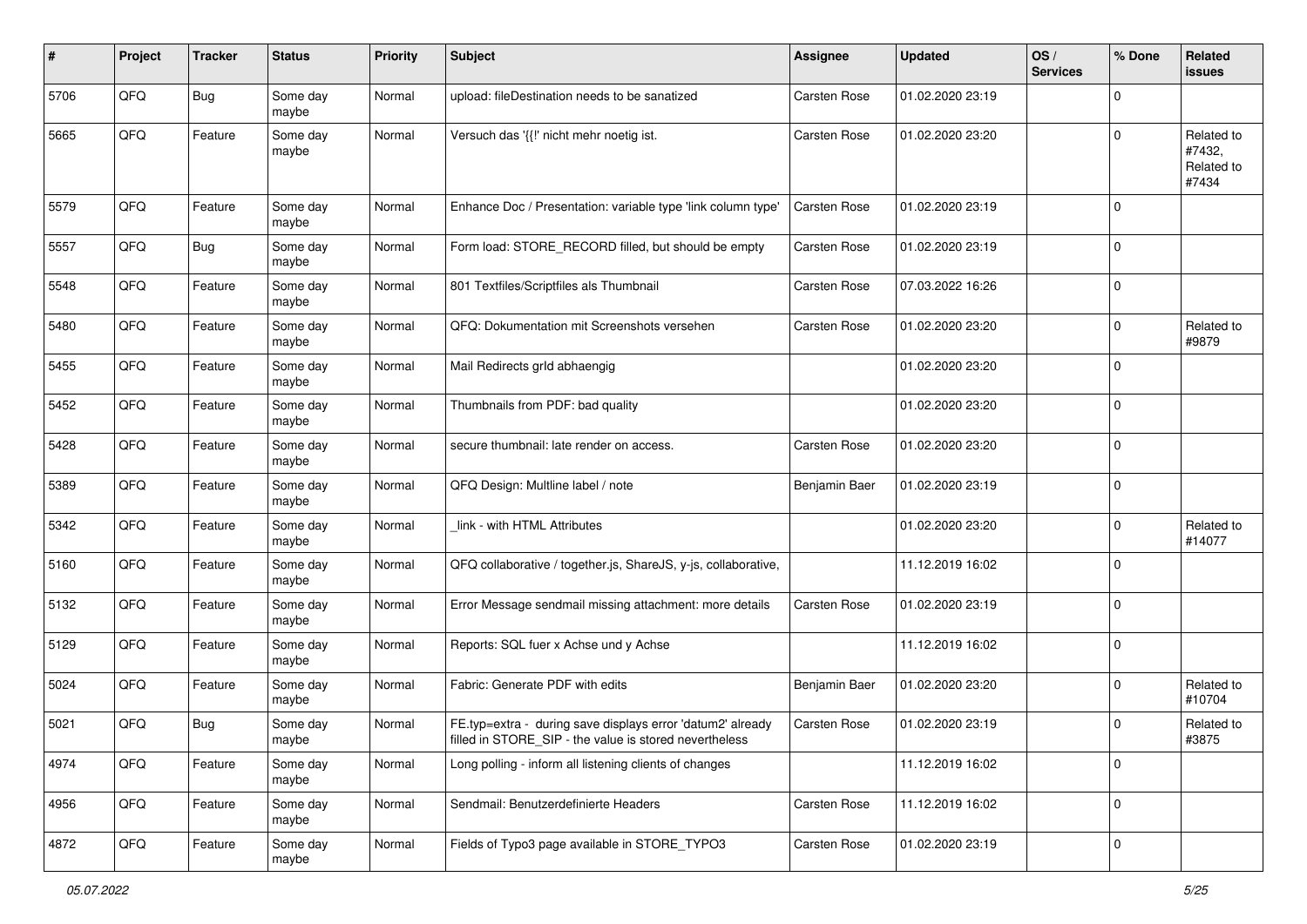| ∦    | Project | <b>Tracker</b> | <b>Status</b>     | <b>Priority</b> | <b>Subject</b>                                                                                                                                                | <b>Assignee</b>     | <b>Updated</b>   | OS/<br><b>Services</b> | % Done      | Related<br><b>issues</b>                       |
|------|---------|----------------|-------------------|-----------------|---------------------------------------------------------------------------------------------------------------------------------------------------------------|---------------------|------------------|------------------------|-------------|------------------------------------------------|
| 4869 | QFQ     | Feature        | Some day<br>maybe | Normal          | Dynamic Update (show, hide, readonly?, required?) for<br><b>Template Group Elements</b>                                                                       | <b>Carsten Rose</b> | 01.02.2020 23:19 |                        | $\Omega$    | Related to<br>#4865                            |
| 4839 | QFQ     | Feature        | Some day<br>maybe | Normal          | gfg-handle in <head> Abschnitt</head>                                                                                                                         | <b>Carsten Rose</b> | 11.12.2019 16:02 |                        | 0           |                                                |
| 4816 | QFQ     | Feature        | Some day<br>maybe | Normal          | Templates for QFQ Reports (Tables, Radios, )                                                                                                                  |                     | 01.02.2020 23:20 |                        | 0           |                                                |
| 4771 | QFQ     | <b>Bug</b>     | Some day<br>maybe | Normal          | qfq: select-down-values empty after save (edit-form for<br>program administrators)                                                                            | Carsten Rose        | 01.02.2020 23:20 |                        | 0           | Related to<br>#4549, Has<br>duplicate<br>#4282 |
| 4757 | QFQ     | Feature        | Some day<br>maybe | Normal          | Test subrecord: download links ok? Links ok?                                                                                                                  | Carsten Rose        | 01.02.2020 23:20 |                        | 0           |                                                |
| 4719 | QFQ     | Feature        | Some day<br>maybe | Normal          | Custom Message in Client in case of 'Browser tab close,<br>modification will be lost'                                                                         |                     | 01.02.2020 23:20 |                        | $\mathbf 0$ |                                                |
| 4659 | QFQ     | <b>Bug</b>     | Some day<br>maybe | Normal          | infoButtonExtra                                                                                                                                               | Carsten Rose        | 01.02.2020 23:20 |                        | 0           |                                                |
| 4652 | QFQ     | Feature        | Some day<br>maybe | Normal          | UZH CD: Weiterleitung auf benutzerdefinierte 403/404 Seite                                                                                                    | <b>Carsten Rose</b> | 01.02.2020 23:20 |                        | $\Omega$    |                                                |
| 4651 | QFQ     | <b>Bug</b>     | Some day<br>maybe | Normal          | "Loading document" Modal wird angezeigt bei uzhcd type=2<br>Ansicht                                                                                           | <b>Carsten Rose</b> | 01.02.2020 23:20 |                        | $\Omega$    |                                                |
| 4650 | QFQ     | Feature        | Some day<br>maybe | Normal          | Convert html to doc/rtf                                                                                                                                       | <b>Carsten Rose</b> | 01.02.2020 23:20 |                        | 0           | Related to<br>#10704                           |
| 4640 | QFQ     | Feature        | Some day<br>maybe | Normal          | Rename System Forms                                                                                                                                           |                     | 01.02.2020 23:20 |                        | 0           |                                                |
| 4627 | QFQ     | Feature        | Some day<br>maybe | Normal          | dbupdate: all tables - check 'create', 'modified' if it is possible<br>to change to default 'CURRENT_TIMESTAMP' and modified<br>'ON UPDATE CURRENT_TIMESTAMP' |                     | 01.02.2020 23:20 |                        | $\Omega$    |                                                |
| 4626 | QFQ     | Feature        | Some day<br>maybe | Normal          | Mobile View: 'classBody=qfq-form-right' makes no sense                                                                                                        |                     | 01.02.2020 23:20 |                        | $\Omega$    |                                                |
| 4606 | QFQ     | Feature        | Some day<br>maybe | Normal          | link: qualifier to render bootstrap button                                                                                                                    | <b>Carsten Rose</b> | 01.02.2020 23:19 |                        | $\Omega$    |                                                |
| 4583 | QFQ     | Bug            | Some day<br>maybe | Normal          | Dynamic Update bei TypeAhead Feldern                                                                                                                          | Carsten Rose        | 01.02.2020 23:19 |                        | $\Omega$    |                                                |
| 4551 | QFO     | Feature        | Some day<br>maybe | Normal          | Set 'pills' via dynamicUpdate to show/hide/disabled                                                                                                           |                     | 01.02.2020 23:20 |                        | $\pmb{0}$   | Related to<br>#3752                            |
| 4549 | QFG     | <b>Bug</b>     | Some day<br>maybe | Normal          | TemplateGroups: FE.type SELECT loose selected value<br>after save                                                                                             | Carsten Rose        | 01.02.2020 23:20 |                        | 0           | Related to<br>#4548,<br>Related to<br>#4771    |
| 4546 | QFG     | <b>Bug</b>     | Some day<br>maybe | Normal          | NH: SIP storage is destroyed                                                                                                                                  |                     | 01.02.2020 23:20 |                        | $\mathbf 0$ |                                                |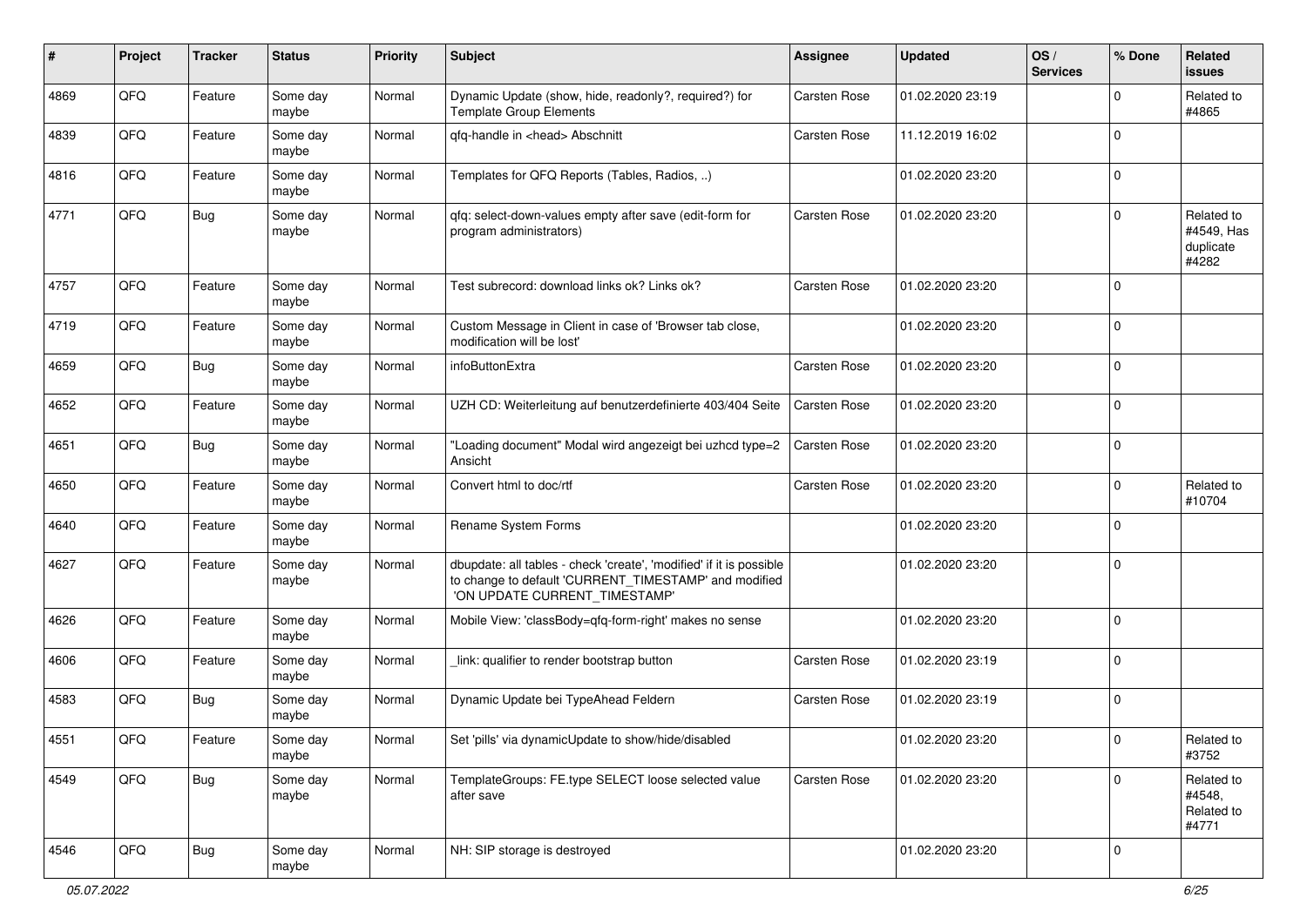| #    | Project | <b>Tracker</b> | <b>Status</b>     | <b>Priority</b> | <b>Subject</b>                                                                                                                                           | <b>Assignee</b>     | <b>Updated</b>   | OS/<br><b>Services</b> | % Done       | Related<br>issues                           |
|------|---------|----------------|-------------------|-----------------|----------------------------------------------------------------------------------------------------------------------------------------------------------|---------------------|------------------|------------------------|--------------|---------------------------------------------|
| 4536 | QFQ     | Feature        | Some day<br>maybe | Normal          | FE upload: problem with delete if mutliple uploads an<br>FE.name="                                                                                       |                     | 01.02.2020 23:20 |                        | $\Omega$     |                                             |
| 4528 | QFQ     | <b>Bug</b>     | Some day<br>maybe | Normal          | extraButtonLock mit SQLAhead Bug                                                                                                                         | <b>Carsten Rose</b> | 01.02.2020 23:19 |                        | $\mathbf 0$  |                                             |
| 4454 | QFQ     | <b>Bug</b>     | Some day<br>maybe | Normal          | Required Elements: multiple elements in a row - whole row<br>marked if only one input is empty.                                                          | Benjamin Baer       | 01.02.2020 23:20 |                        | $\Omega$     |                                             |
| 4446 | QFQ     | Feature        | Some day<br>maybe | Normal          | New FE get same feldContainerId as last modifed FE                                                                                                       |                     | 01.02.2020 23:20 |                        | $\Omega$     |                                             |
| 4445 | QFQ     | Feature        | Some day<br>maybe | Normal          | template group: Option to simulate fieldset                                                                                                              |                     | 28.06.2021 14:11 |                        | $\mathbf 0$  |                                             |
| 4444 | QFQ     | Feature        | Some day<br>maybe | Normal          | FE.type=upload: detect mime type                                                                                                                         |                     | 11.12.2019 16:02 |                        | $\Omega$     | Related to<br>#4303                         |
| 4443 | QFQ     | Feature        | Some day<br>maybe | Normal          | Form: multiple secondary tables                                                                                                                          |                     | 01.02.2020 23:20 |                        | $\Omega$     |                                             |
| 4442 | QFQ     | Feature        | Some day<br>maybe | Normal          | Special Column Name: _link - new symbol G (Glyph) to<br>choose any available symbol                                                                      |                     | 11.12.2019 16:02 |                        | $\mathbf 0$  |                                             |
| 4441 | QFQ     | <b>Bug</b>     | Some day<br>maybe | Normal          | \$_SERVER Vars sollten nur aus dem Store genommen<br>werden - Code entsprechend anpassen.                                                                |                     | 11.12.2019 16:02 |                        | $\mathbf 0$  |                                             |
| 4440 | QFQ     | Feature        | Some day<br>maybe | Normal          | Manual.rst: explain how to. expand PHP Session to 4h                                                                                                     |                     | 11.12.2019 16:02 |                        | $\Omega$     |                                             |
| 4439 | QFQ     | Feature        | Some day<br>maybe | Normal          | Log: report all actions fired by an FE Element, incl. the<br>original directive (slaveld, sqllnsert, )                                                   |                     | 01.02.2020 23:20 |                        | $\Omega$     | Related to<br>#4432,<br>Related to<br>#5458 |
| 4435 | QFQ     | Feature        | Some day<br>maybe | Normal          | Report: striptags - specify allowed tags                                                                                                                 |                     | 01.02.2020 23:20 |                        | $\Omega$     |                                             |
| 4433 | QFQ     | Feature        | Some day<br>maybe | Normal          | Log when SIP will be destroyed by QFQ for any (security)<br>reason                                                                                       |                     | 01.02.2020 23:20 |                        | $\Omega$     | Related to<br>#4432,<br>Related to<br>#5458 |
| 4420 | QFQ     | Feature        | Some day<br>maybe | Normal          | Client: Local Storage - store the changes of a form, local in<br>the browser.                                                                            | Benjamin Baer       | 11.12.2019 16:02 |                        | $\mathbf 0$  |                                             |
| 4398 | QFQ     | Bug            | Some day<br>maybe | Normal          | Typeahead: mouse click in a prefilled input opens a single<br>item dropdown with the current value - click on it seems to<br>set the value, not the key. | Benjamin Baer       | 01.02.2020 23:20 |                        | $\Omega$     | Related to<br>#4457                         |
| 4365 | QFQ     | Feature        | Some day<br>maybe | Normal          | Multi Language: new way of config                                                                                                                        | Carsten Rose        | 01.02.2020 23:20 |                        | $\mathbf{0}$ |                                             |
| 4349 | QFG     | Feature        | Some day<br>maybe | Normal          | link download: downloaded external URL to<br>deliver/concatenate - check mimetipe and handle it correctly                                                | Carsten Rose        | 11.12.2019 16:02 |                        | $\mathbf 0$  |                                             |
| 4343 | QFQ     | Feature        | Some day<br>maybe | Normal          | Link: Classifier to add 'attributes'                                                                                                                     | Carsten Rose        | 01.02.2020 23:20 |                        | $\mathbf 0$  | Related to<br>#14077                        |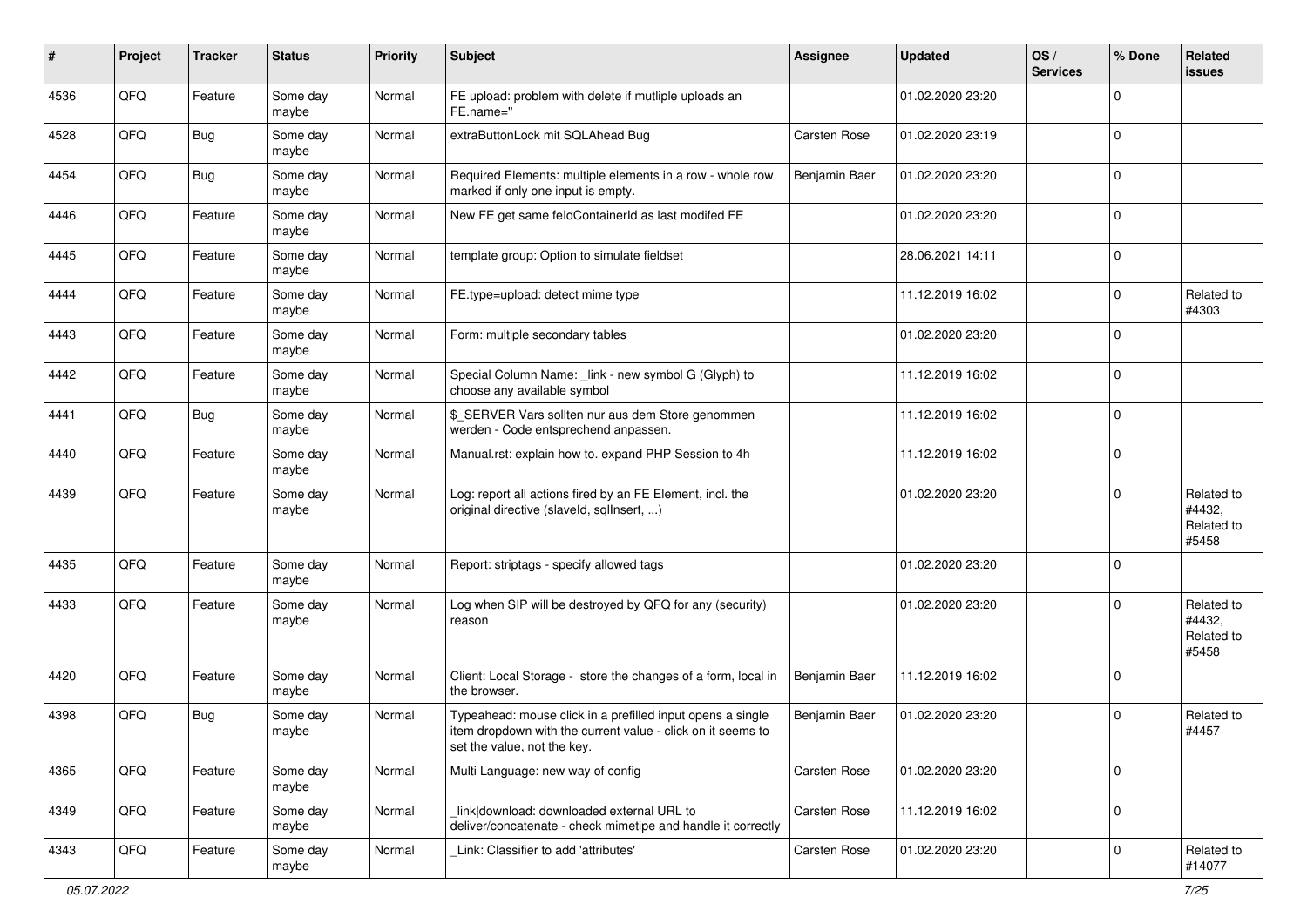| #    | Project | <b>Tracker</b> | <b>Status</b>     | <b>Priority</b> | <b>Subject</b>                                                                                                                 | <b>Assignee</b>     | <b>Updated</b>   | OS/<br><b>Services</b> | % Done         | Related<br>issues                           |
|------|---------|----------------|-------------------|-----------------|--------------------------------------------------------------------------------------------------------------------------------|---------------------|------------------|------------------------|----------------|---------------------------------------------|
| 4330 | QFQ     | Feature        | Some day<br>maybe | Normal          | Error Message: report missing {{ / }} in sqlUpdate, sqlInsert,<br>sqlDelete, sqlAfter, sqlBefore in FE action elements.        | <b>Carsten Rose</b> | 01.02.2020 23:20 |                        | $\Omega$       |                                             |
| 4328 | QFQ     | <b>Bug</b>     | Some day<br>maybe | Normal          | Error Message: Show FE name/number on problems in FE                                                                           | <b>Carsten Rose</b> | 01.02.2020 23:20 |                        | $\mathbf 0$    |                                             |
| 4293 | QFQ     | <b>Bug</b>     | Some day<br>maybe | Normal          | Download broken if token 'd:' is missing - but no error<br>message                                                             | Carsten Rose        | 11.12.2019 16:03 |                        | $\Omega$       | Related to<br>#7514                         |
| 4279 | QFQ     | <b>Bug</b>     | Some day<br>maybe | High            | config.linkVars lost                                                                                                           | Carsten Rose        | 03.05.2021 21:14 |                        | $\mathbf 0$    |                                             |
| 4259 | QFQ     | Feature        | Some day<br>maybe | Normal          | Instant trigger a cron job                                                                                                     | <b>Carsten Rose</b> | 11.12.2019 16:03 |                        | $\Omega$       |                                             |
| 4258 | QFQ     | Feature        | Some day<br>maybe | High            | System Defaults: Forms                                                                                                         | <b>Carsten Rose</b> | 03.05.2021 21:14 |                        | $\Omega$       |                                             |
| 4197 | QFQ     | Feature        | Some day<br>maybe | Normal          | Unit Test fuer JSON Stream von QuickFormQuery.php ><br>doForm()                                                                | Carsten Rose        | 11.12.2019 16:03 |                        | $\Omega$       |                                             |
| 4138 | QFQ     | Bug            | Some day<br>maybe | Normal          | style fehlt                                                                                                                    |                     | 11.12.2019 16:03 |                        | $\mathbf 0$    |                                             |
| 4122 | QFQ     | <b>Bug</b>     | Some day<br>maybe | Normal          | file: Render Mode hat keinen Effekt                                                                                            |                     | 11.12.2019 16:03 |                        | 0              |                                             |
| 4092 | QFQ     | <b>Bug</b>     | Some day<br>maybe | Normal          | 1) Logging verbessern wann welches FE warum ausgefuehrt   Carsten Rose<br>wird, 2) Documentation: Best Practice Template Group |                     | 01.02.2020 23:19 |                        | 0              | Related to<br>#3504                         |
| 4027 | QFQ     | Feature        | Some day<br>maybe | Normal          | Missing: orange 'check' / 'bullet'                                                                                             |                     | 11.12.2019 16:03 |                        | $\Omega$       |                                             |
| 4026 | QFQ     | Feature        | Some day<br>maybe | Normal          | sqlLog.sql: log number of FE.id                                                                                                | <b>Carsten Rose</b> | 11.12.2019 16:03 |                        | $\Omega$       | Related to<br>#5458                         |
| 4008 | QFQ     | <b>Bug</b>     | Some day<br>maybe | Normal          | FormElemen.type=sendmail: wrong 'TO' if 'real<br>name <rea@mail.to>' is used</rea@mail.to>                                     | <b>Carsten Rose</b> | 11.12.2019 16:03 |                        | $\Omega$       |                                             |
| 3991 | QFQ     | Feature        | Some day<br>maybe | Normal          | report: Columnname '_skipWrap' skips 'fbeg', 'fend'                                                                            | <b>Carsten Rose</b> | 11.12.2019 16:03 |                        | $\Omega$       |                                             |
| 3990 | QFQ     | Feature        | Some day<br>maybe | High            | custom class definition: add space automatically                                                                               | <b>Carsten Rose</b> | 03.05.2021 21:14 |                        | $\mathbf 0$    |                                             |
| 3967 | QFQ     | Feature        | Some day<br>maybe | High            | Report: Checkbox, Radio, Dropdown, Input welches ohne<br>Submit funktioniert - 'Inline-Form'                                   | <b>Carsten Rose</b> | 03.05.2021 21:14 |                        | $\overline{0}$ |                                             |
| 3947 | QFQ     | Feature        | Some day<br>maybe | Normal          | Attack detectect: logout current user                                                                                          | <b>Carsten Rose</b> | 11.12.2019 16:03 |                        | $\overline{0}$ | Related to<br>#5458,<br>Related to<br>#6299 |
| 3942 | QFQ     | Feature        | Some day<br>maybe | Normal          | Action Elemente: neu generierte IDs via FE weitergeben                                                                         | Carsten Rose        | 11.12.2019 16:03 |                        | 0              | Related to<br>#3941                         |
| 3941 | QFQ     | Feature        | Some day<br>maybe | Normal          | sqlAfter: es sollten mehrere moeglich sein                                                                                     | Carsten Rose        | 11.12.2019 16:03 |                        | $\mathbf 0$    | Related to<br>#3942                         |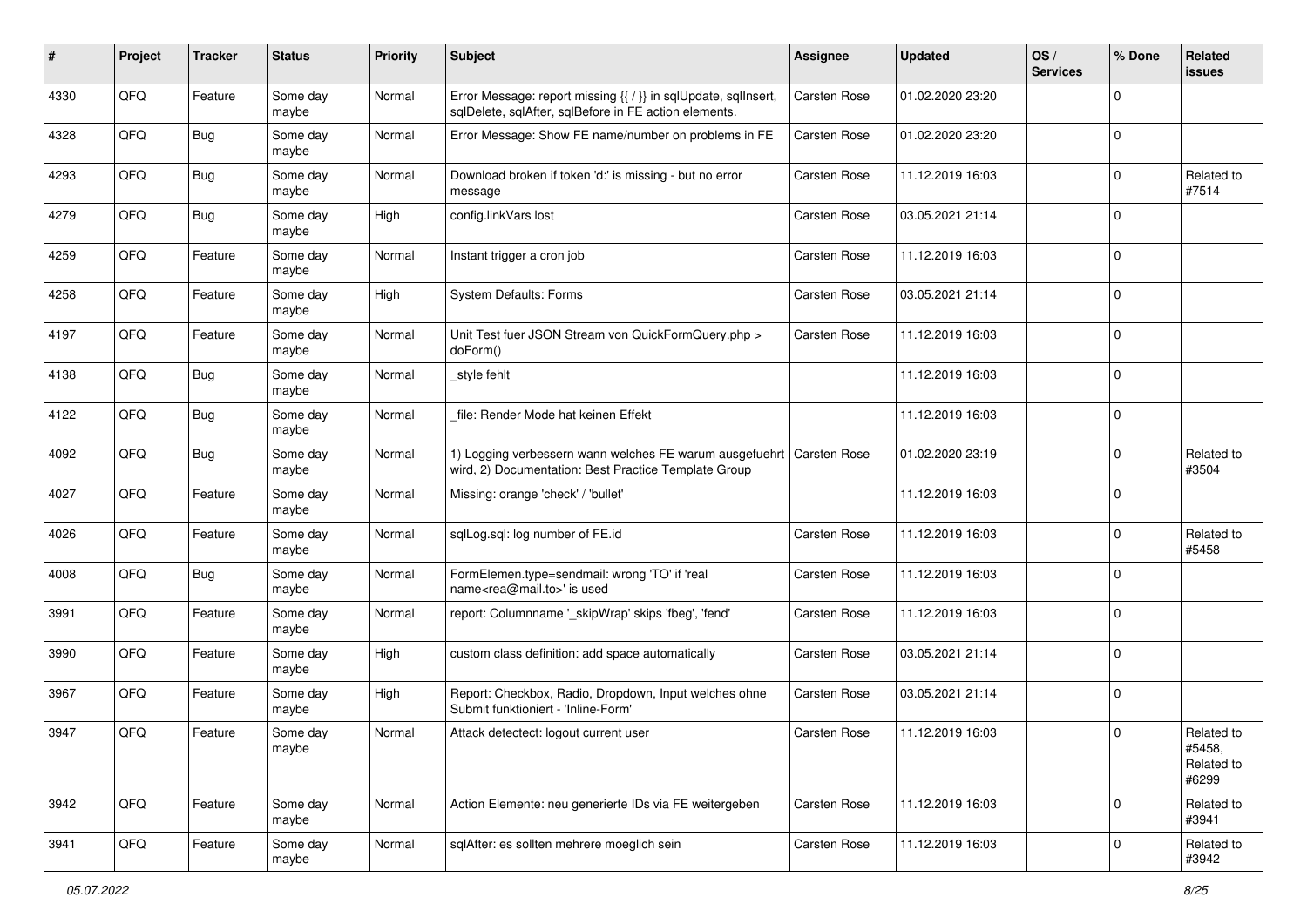| #    | Project | <b>Tracker</b> | <b>Status</b>     | Priority | <b>Subject</b>                                                                                                                                           | Assignee            | <b>Updated</b>   | OS/<br><b>Services</b> | % Done      | Related<br><b>issues</b> |
|------|---------|----------------|-------------------|----------|----------------------------------------------------------------------------------------------------------------------------------------------------------|---------------------|------------------|------------------------|-------------|--------------------------|
| 3905 | QFQ     | Feature        | Some day<br>maybe | Normal   | Documentation: Best Practice anhand eines Online<br>Bewerbungstools                                                                                      | <b>Carsten Rose</b> | 11.12.2019 16:03 |                        | $\Omega$    |                          |
| 3900 | QFQ     | Feature        | Some day<br>maybe | Normal   | Extend documentation of 'Copy / Paste'                                                                                                                   | Carsten Rose        | 11.12.2019 16:03 |                        | $\Omega$    | Related to<br>#3899      |
| 3895 | QFQ     | <b>Bug</b>     | Some day<br>maybe | Normal   | typeahead pedantic: on lehrkredit Idap webpass - if only one<br>person is in dropdown, such person can't be selected                                     | <b>Carsten Rose</b> | 11.12.2019 16:03 |                        | $\Omega$    |                          |
| 3882 | QFQ     | <b>Bug</b>     | Some day<br>maybe | Normal   | templateGroup: disable 'add' if limit is reached - funktioniert<br>nicht wenn bereits records existierten                                                | Carsten Rose        | 11.12.2019 16:03 |                        | $\Omega$    |                          |
| 3880 | QFQ     | Feature        | Some day<br>maybe | Normal   | Form 'Form': anlegen einer Tabelle                                                                                                                       |                     | 14.01.2021 10:12 |                        | $\Omega$    |                          |
| 3879 | QFQ     | Feature        | Some day<br>maybe | Normal   | Form 'FormElement': Beim Feld 'name' rechts in der Notiz<br>einen Link einblenden - a) aktuelle Definition anzeigen, b)<br>Spalte in der Tabelle anlegen |                     | 11.12.2019 16:03 |                        | $\Omega$    |                          |
| 3878 | QFQ     | Feature        | Some day<br>maybe | Normal   | Form 'FormElement': Spalte 'name' typeAhead mit<br>Spaltennamen der Primarytable.                                                                        |                     | 11.12.2019 16:03 |                        | $\Omega$    |                          |
| 3877 | QFQ     | Feature        | Some day<br>maybe | Normal   | FormEditor: die Felder die aktuell nicht gebraucht werden<br>nur auf readonly/disabled setzen (nicht ausblenden > das<br>irritiert.                      | Carsten Rose        | 11.12.2019 16:03 |                        | $\Omega$    |                          |
| 3848 | QFQ     | Feature        | Some day<br>maybe | High     | Antivirus check fuer Upload files in qfq?                                                                                                                | <b>Carsten Rose</b> | 03.05.2021 21:14 |                        | $\Omega$    | Related to<br>#4131      |
| 3811 | QFQ     | Bug            | Some dav<br>maybe | Normal   | Dynamic Update: extraButtonInfo - Text aktualisieren                                                                                                     | Carsten Rose        | 11.12.2019 16:03 |                        | $\Omega$    | Related to<br>#11517     |
| 3750 | QFQ     | <b>Bug</b>     | Some day<br>maybe | Normal   | FE in a row: if one violates check, all are red                                                                                                          | <b>Carsten Rose</b> | 11.12.2019 16:03 |                        | $\Omega$    |                          |
| 3708 | QFQ     | Feature        | Some day<br>maybe | Normal   | Form: input - 'specialchars', 'none'  gewisse tags erlauben,<br>andere verbieten                                                                         | <b>Carsten Rose</b> | 11.12.2019 16:02 |                        | $\mathbf 0$ | Related to<br>#14320     |
| 3692 | QFQ     | Feature        | Some day<br>maybe | Normal   | QFQ Webseite                                                                                                                                             | Benjamin Baer       | 11.12.2019 16:02 |                        | $\Omega$    | Related to<br>#5033      |
| 3682 | QFQ     | <b>Bug</b>     | Some day<br>maybe | Normal   | Dynamic update: Radio buttons                                                                                                                            | <b>Carsten Rose</b> | 11.12.2019 16:02 |                        | $\Omega$    |                          |
| 3677 | QFQ     | Feature        | Some day<br>maybe | Normal   | wkhtmltopdf: FE User access prohibited, if client IP changes<br>- \$TYPO3_CONF_VARS[FE][lockIP]                                                          | <b>Carsten Rose</b> | 11.12.2019 16:02 |                        | $\Omega$    |                          |
| 3666 | QFQ     | Feature        | Some day<br>maybe | Normal   | a) Performance Messung: mysql_real_escape_string() im<br>Vergleich zu str_replace(), b) doppeltes Aufrufen von<br>mysql_real_escape_string()             | <b>Carsten Rose</b> | 11.12.2019 16:02 |                        | $\Omega$    |                          |
| 3646 | QFQ     | Feature        | Some day<br>maybe | Normal   | Moeglichkeit HTML Tags in Reports auszugeben (zu<br>enkodieren: htmlspecialchars)                                                                        |                     | 11.12.2019 16:02 |                        | $\Omega$    | Related to<br>#14320     |
| 3617 | QFQ     | Feature        | Some day<br>maybe | Normal   | Load javascripts at bottom                                                                                                                               |                     | 11.12.2019 16:02 |                        | $\Omega$    |                          |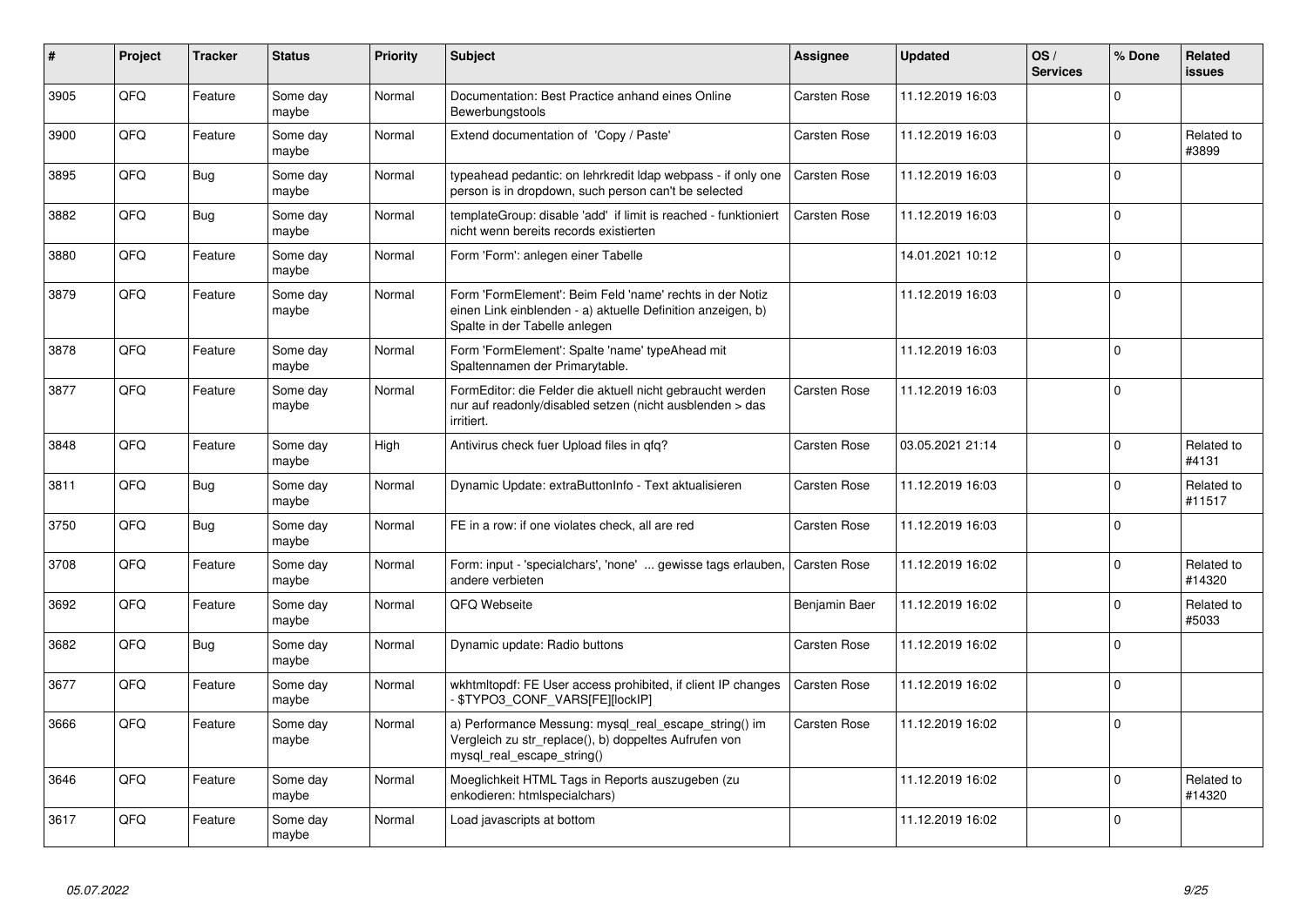| #    | Project | <b>Tracker</b> | <b>Status</b>     | <b>Priority</b> | Subject                                                                                                                       | Assignee            | <b>Updated</b>   | OS/<br><b>Services</b> | % Done         | Related<br>issues                           |
|------|---------|----------------|-------------------|-----------------|-------------------------------------------------------------------------------------------------------------------------------|---------------------|------------------|------------------------|----------------|---------------------------------------------|
| 3613 | QFQ     | <b>Bug</b>     | Some day<br>maybe | Normal          | note /note unchecked -> note div (col-md) wird weiterhin<br>gerendert                                                         | Elias Villiger      | 01.02.2020 23:19 |                        | 100            |                                             |
| 3588 | QFQ     | <b>Bug</b>     | Some day<br>maybe | Normal          | templateGroup: versteckte Elemente werden weiterhin<br>gespeichert.                                                           | <b>Carsten Rose</b> | 11.12.2019 16:02 |                        | 0              |                                             |
| 3570 | QFQ     | <b>Bug</b>     | Some day<br>maybe | High            | Formular mit prmitnew permitEdit=Always wird nicht<br>aufgerufen (ist leer)                                                   | Carsten Rose        | 03.05.2021 21:14 |                        | $\Omega$       |                                             |
| 3567 | QFQ     | Feature        | Some day<br>maybe | Low             | 'Save', 'Close', 'New' als FormElement                                                                                        |                     | 11.12.2019 16:02 |                        | $\mathbf 0$    |                                             |
| 3537 | QFQ     | Feature        | Some day<br>maybe | Low             | SHOW COLUMNS FROM tableName - Extend '{{!'<br>definition                                                                      | Carsten Rose        | 11.12.2019 16:02 |                        | $\Omega$       |                                             |
| 3495 | QFQ     | Feature        | Some day<br>maybe | Normal          | Predifined Parameter werden nicht in '+' (add new record)<br>SIP gerendert.                                                   |                     | 11.12.2019 16:02 |                        | $\Omega$       |                                             |
| 3458 | QFQ     | Feature        | Some day<br>maybe | Normal          | Display 'Edit Form Element'-Checkbox on form: should<br>depend on FE Group                                                    | <b>Carsten Rose</b> | 11.12.2019 16:02 |                        | $\Omega$       | Related to<br>#3447                         |
| 3457 | QFQ     | Feature        | Some day<br>maybe | Normal          | LDAP: concat multi values to one single entry                                                                                 | <b>Carsten Rose</b> | 11.12.2019 16:02 |                        | $\mathbf 0$    |                                             |
| 3415 | QFQ     | Feature        | Some day<br>maybe | Normal          | FE Login Box Templatefile                                                                                                     | Benjamin Baer       | 11.12.2019 16:02 |                        | 0              |                                             |
| 3402 | QFQ     | Feature        | Some day<br>maybe | Normal          | Syntax Highlighting via CodeMirror                                                                                            | Carsten Rose        | 11.12.2019 16:02 |                        | 100            | Related to<br>#3207                         |
| 3385 | QFQ     | Feature        | Some day<br>maybe | Normal          | templateGroup: insert/update/delete non primary records                                                                       | Carsten Rose        | 11.12.2019 16:02 |                        | $\Omega$       |                                             |
| 3350 | QFQ     | Feature        | Some day<br>maybe | Normal          | FormEditor: Hilfetext hinter 'checktype'                                                                                      | <b>Carsten Rose</b> | 11.12.2019 16:02 |                        | $\mathbf 0$    |                                             |
| 3349 | QFQ     | <b>Bug</b>     | Some day<br>maybe | Normal          | config.qfq.ini: a) vertraegt keine '=' im Value (z.B. Passwort),<br>b) Values sollten in ticks einschliessbar sein (spaces, ) | <b>Carsten Rose</b> | 11.12.2019 16:02 |                        | $\Omega$       |                                             |
| 3332 | QFQ     | Feature        | Some day<br>maybe | Normal          | Uploads: Thumbnails, Details zum hochgeladenen File                                                                           | <b>Carsten Rose</b> | 11.12.2019 16:02 |                        | $\Omega$       | Related to<br>#3264,<br>Related to<br>#5333 |
| 3331 | QFQ     | Feature        | Some day<br>maybe | Normal          | Default Tooltip fuer _page? Links: mit Form und Record ID                                                                     | Carsten Rose        | 11.12.2019 16:02 |                        | $\Omega$       |                                             |
| 3291 | QFQ     | Feature        | Some day<br>maybe | Normal          | AutoCron websiteToken                                                                                                         | <b>Carsten Rose</b> | 11.12.2019 16:02 |                        | $\Omega$       | Related to<br>#4250                         |
| 3285 | QFQ     | Feature        | Some day<br>maybe | Normal          | Zeichenlimit pro Feld: textarea / editor                                                                                      | Carsten Rose        | 11.12.2019 16:02 |                        | 0              |                                             |
| 3273 | QFQ     | Feature        | Some day<br>maybe | Low             | Dirty Flag in Form                                                                                                            | Carsten Rose        | 11.12.2019 16:02 |                        | 0              |                                             |
| 3267 | QFQ     | Feature        | Some day<br>maybe | Normal          | 2 Forms auf einer Seite: real + Read only                                                                                     | Carsten Rose        | 11.12.2019 16:03 |                        | $\overline{0}$ |                                             |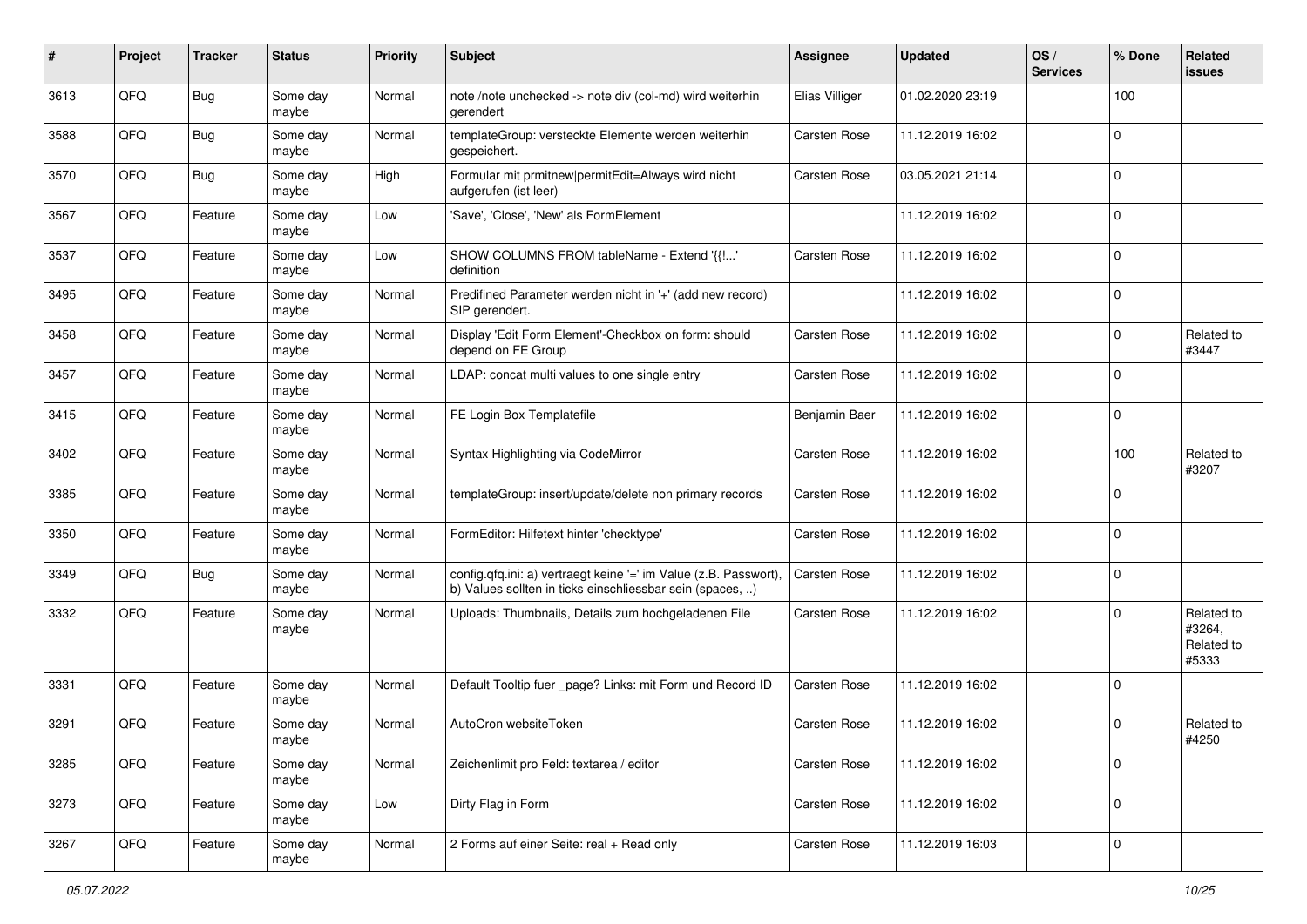| $\#$  | Project | <b>Tracker</b> | <b>Status</b>     | Priority | Subject                                                                                                            | <b>Assignee</b>     | <b>Updated</b>   | OS/<br><b>Services</b> | % Done         | Related<br>issues    |
|-------|---------|----------------|-------------------|----------|--------------------------------------------------------------------------------------------------------------------|---------------------|------------------|------------------------|----------------|----------------------|
| 3216  | QFQ     | Feature        | Some day<br>maybe | Normal   | dynamic update für checkbox label2                                                                                 | Carsten Rose        | 11.12.2019 16:03 |                        | $\Omega$       | Related to<br>#2081  |
| 3130  | QFQ     | Bug            | Some day<br>maybe | Normal   | Debug Info's nicht korrekt nach 'New > Save'.                                                                      | <b>Carsten Rose</b> | 11.12.2019 16:03 |                        | $\Omega$       | Related to<br>#3253  |
| 3109  | QFQ     | Bug            | Some day<br>maybe | High     | RealUrl: Links werden nicht korrekt gerendert                                                                      | Carsten Rose        | 03.05.2021 21:14 |                        | $\Omega$       |                      |
| 3061  | QFQ     | <b>Bug</b>     | Some day<br>maybe | High     | winstitute: mysql connection durcheinander - nmhp17<br>(ag7)/QFQ arbeitet mit DB/Tabellen von biostat.             | <b>Carsten Rose</b> | 03.05.2021 21:14 |                        | $\mathbf 0$    |                      |
| 2995  | QFQ     | Feature        | Some day<br>maybe | Normal   | Dropdown JQuery Plugin: 'chosen' - Moeglichkeit um Select<br>Listen mehr Funktion zu geben. Kein Bootstrap noetig. | <b>Carsten Rose</b> | 11.12.2019 16:03 |                        | $\mathbf 0$    |                      |
| 2950  | QFQ     | Feature        | Some day<br>maybe | Normal   | Inhalt QFQ Records als File                                                                                        |                     | 11.12.2019 16:03 |                        | $\Omega$       |                      |
| 2643  | QFQ     | <b>Bug</b>     | Some day<br>maybe | Normal   | Zend / PHP Webinars anschauen                                                                                      | <b>Carsten Rose</b> | 01.02.2020 15:56 |                        | $\Omega$       |                      |
| 2084  | QFQ     | Feature        | Some day<br>maybe | Normal   | Mailto mit encryption: Subrecord                                                                                   | <b>Carsten Rose</b> | 11.12.2019 16:03 |                        | 0              | Related to<br>#2082  |
| 2063  | QFQ     | Bug            | Some day<br>maybe | Normal   | Pills auf 'inaktiv' setzen falls keine Element auf dem Pill<br>sichtbar sind.                                      | Benjamin Baer       | 11.12.2019 16:03 |                        | $\Omega$       | Related to<br>#3752  |
| 1946  | QFQ     | Feature        | Some day<br>maybe | Normal   | Kontrolle ob der ReadOnly Modus bei den<br>Formularelementen korrekt implementiert ist                             | <b>Carsten Rose</b> | 11.12.2019 16:03 |                        | $\Omega$       |                      |
| 1635  | QFQ     | Feature        | Some day<br>maybe | Normal   | QFQ Extension content record: weitere Optionen<br>einblenden.                                                      | <b>Carsten Rose</b> | 11.12.2019 16:03 |                        | $\Omega$       |                      |
| 1623  | QFQ     | Feature        | Some day<br>maybe | Normal   | RealURL                                                                                                            |                     | 11.12.2019 16:03 |                        | 30             |                      |
| 1510  | QFQ     | Feature        | Some day<br>maybe | Normal   | jquery von google laden, falls das nicht geht lokal                                                                |                     | 11.12.2019 16:03 |                        | $\Omega$       |                      |
| 1253  | QFQ     | Feature        | Some day<br>maybe | Normal   | QF: Colorpicker                                                                                                    |                     | 11.12.2019 16:03 |                        | $\mathbf 0$    |                      |
| 1251  | QFQ     | Feature        | Some day<br>maybe | Normal   | QF: Combo                                                                                                          |                     | 11.12.2019 16:03 |                        | $\mathbf 0$    |                      |
| 1234  | QFQ     | Feature        | Some day<br>maybe | Normal   | QF: Record numbering: Im Grid soll in Spalte 1optional die<br>laufende Nummer der Records angezeigt werden.        |                     | 01.02.2020 23:20 |                        | $\overline{0}$ |                      |
| 955   | QFQ     | Feature        | Some day<br>maybe | Normal   | QF: Notizen vor/nach dem Form                                                                                      |                     | 01.02.2020 23:20 |                        | 0              |                      |
| 880   | QFQ     | Feature        | Some day<br>maybe | Urgent   | Security: PHP, SQL Injection, XSS                                                                                  |                     | 03.05.2021 21:14 |                        | 0              | Related to<br>#14320 |
| 13767 | QFQ     | Bug            | Feedback          | Normal   | date/time-picker: required shows up/down button orange                                                             | Enis Nuredini       | 16.05.2022 23:16 |                        | $\mathbf 0$    |                      |
| 13572 | QFQ     | Feature        | Feedback          | Normal   | Form Load: misleading error message on trying to load non<br>existent primary record                               | Enis Nuredini       | 16.05.2022 23:16 |                        | 100            |                      |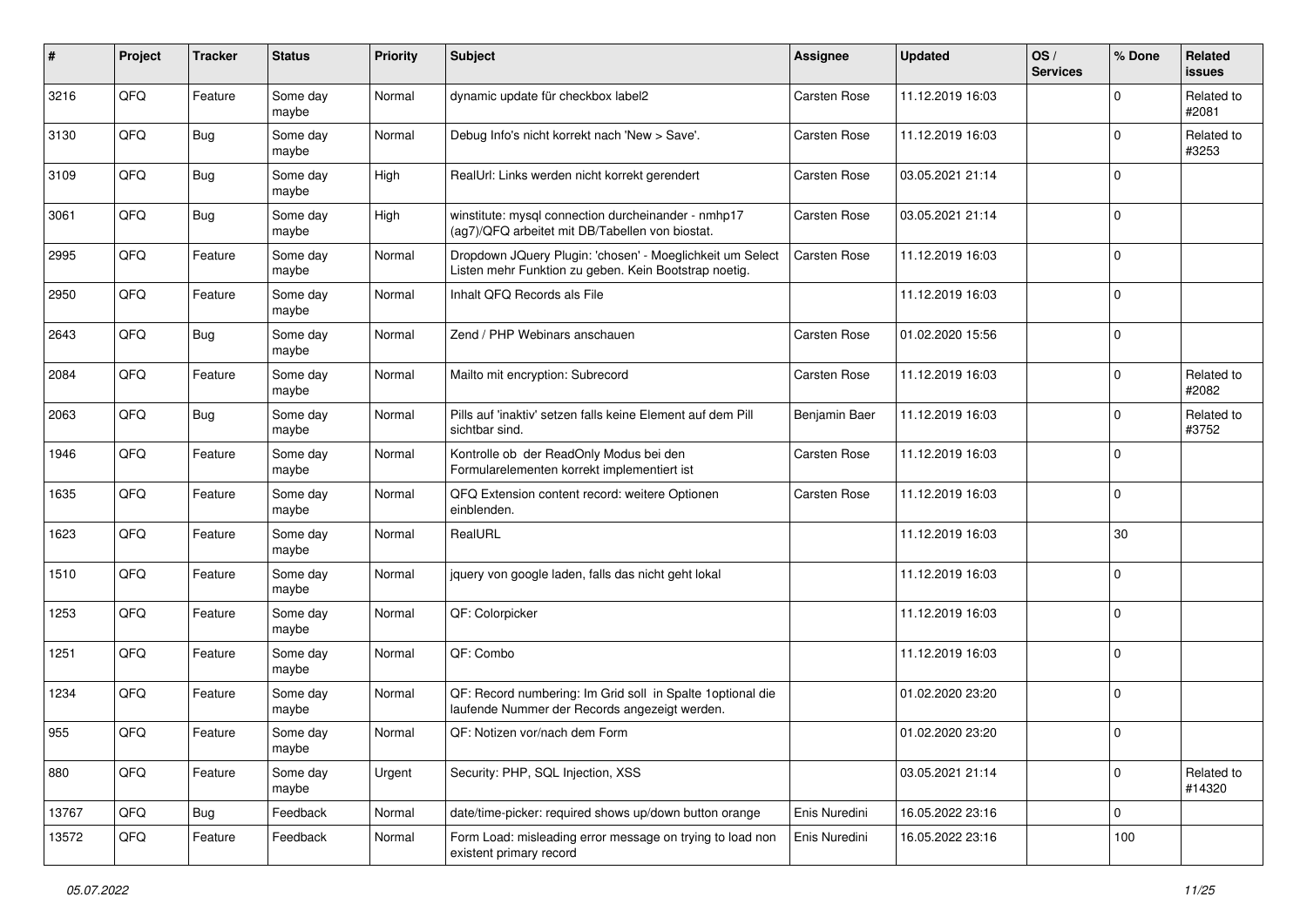| #     | Project | <b>Tracker</b> | <b>Status</b>              | <b>Priority</b> | <b>Subject</b>                                                           | <b>Assignee</b>     | <b>Updated</b>   | OS/<br><b>Services</b> | % Done         | Related<br>issues                                                                                                                                                     |
|-------|---------|----------------|----------------------------|-----------------|--------------------------------------------------------------------------|---------------------|------------------|------------------------|----------------|-----------------------------------------------------------------------------------------------------------------------------------------------------------------------|
| 12584 | QFQ     | Feature        | Feedback                   | Normal          | T3 v10 migration script: replace alias-patterns (v11)                    | Carsten Rose        | 28.05.2022 11:12 |                        | 100            |                                                                                                                                                                       |
| 12546 | QFQ     | <b>Bug</b>     | Feedback                   | Normal          | Branch 'Development' - Unit Tests mit dirty workaround<br>angepasst      | Carsten Rose        | 19.03.2022 17:48 |                        | $\mathbf 0$    |                                                                                                                                                                       |
| 11630 | QFQ     | <b>Bug</b>     | Feedback                   | High            | Bitte check ob CALL() in 20.11.0 noch so funktioniert wie in<br>20.4.1   | Enis Nuredini       | 28.05.2022 13:45 |                        | $\mathbf 0$    | Related to<br>#11325                                                                                                                                                  |
| 11347 | QFQ     | <b>Bug</b>     | Feedback                   | Normal          | If Bedingungen funktionieren nicht korrekt                               | Christoph Fuchs     | 21.03.2021 20:37 |                        | $\mathbf 0$    |                                                                                                                                                                       |
| 10782 | QFQ     | Feature        | Feedback                   | Normal          | Tiny MCE: Image Upload                                                   | Enis Nuredini       | 16.05.2022 23:16 |                        | $\Omega$       | Related to<br>#12452                                                                                                                                                  |
| 10124 | QFQ     | Feature        | Feedback                   | Normal          | qfq AAI-Login                                                            | Karin Niffeler      | 07.05.2020 09:36 |                        | $\mathbf 0$    |                                                                                                                                                                       |
| 9898  | QFQ     | Bug            | Feedback                   | Normal          | Formular trotz Timeout gespeichert                                       | Benjamin Baer       | 01.02.2020 15:56 |                        | $\mathbf 0$    |                                                                                                                                                                       |
| 9548  | QFQ     | Feature        | Feedback                   | High            | FormElement: Pattern mismatch - optional report only on<br>focus lost    | Benjamin Baer       | 03.05.2021 21:14 |                        | $\mathbf 0$    |                                                                                                                                                                       |
| 9535  | QFQ     | <b>Bug</b>     | Feedback                   | Normal          | Report:  AS '_vertical' - column to wide - vertical >> rot45,<br>rot90   | Benjamin Baer       | 01.02.2020 15:56 |                        | $\overline{0}$ |                                                                                                                                                                       |
| 9052  | QFQ     | Feature        | Feedback                   | High            | Report: CodeMirror with SQL Syntax Highlight in FE                       | Enis Nuredini       | 08.06.2022 10:25 |                        | $\mathbf 0$    |                                                                                                                                                                       |
| 8316  | QFQ     | <b>Bug</b>     | Feedback                   | Normal          | Documentation/Behaviour for Nested Queries and<br>Record-Store confusing | Nicola Chiapolini   | 20.11.2019 09:14 |                        | $\mathbf 0$    |                                                                                                                                                                       |
| 5894  | QFQ     | Feature        | Feedback                   | Normal          | Typeahead in Report: show/hide rows dynamically                          | Carsten Rose        | 18.02.2022 08:50 |                        | $\Omega$       | Related to<br>#5893,<br>Related to<br>#5885                                                                                                                           |
| 13566 | QFQ     | Feature        | Ready to sync<br>(develop) | Normal          | Delete config-example.qfq.php file                                       | Carsten Rose        | 23.12.2021 09:25 |                        | 0              |                                                                                                                                                                       |
| 14323 | QFQ     | <b>Bug</b>     | In Progress                | Normal          | Report: render=both single - no impact                                   | Carsten Rose        | 19.06.2022 18:31 |                        | $\mathbf 0$    |                                                                                                                                                                       |
| 14320 | QFQ     | Feature        | In Progress                | Normal          | Allow specific HTML Tags and Attributes: general, TinyMCE                | Enis Nuredini       | 04.07.2022 14:09 |                        | $\mathbf 0$    | Related to<br>#12664,<br>Related to<br>#12039,<br>Related to<br>#11702,<br>Related to<br>#7239,<br>Related to<br>#3708,<br>Related to<br>#3646,<br>Related to<br>#880 |
| 14175 | QFQ     | Bug            | In Progress                | Normal          | Opening a form with no QFQ Session cookie fails                          | <b>Carsten Rose</b> | 03.06.2022 10:40 |                        | $\mathbf 0$    |                                                                                                                                                                       |
| 13330 | QFQ     | Feature        | In Progress                | Normal          | Multi Form: Upload                                                       | Carsten Rose        | 07.11.2021 12:40 |                        | 50             | Related to<br>#9706                                                                                                                                                   |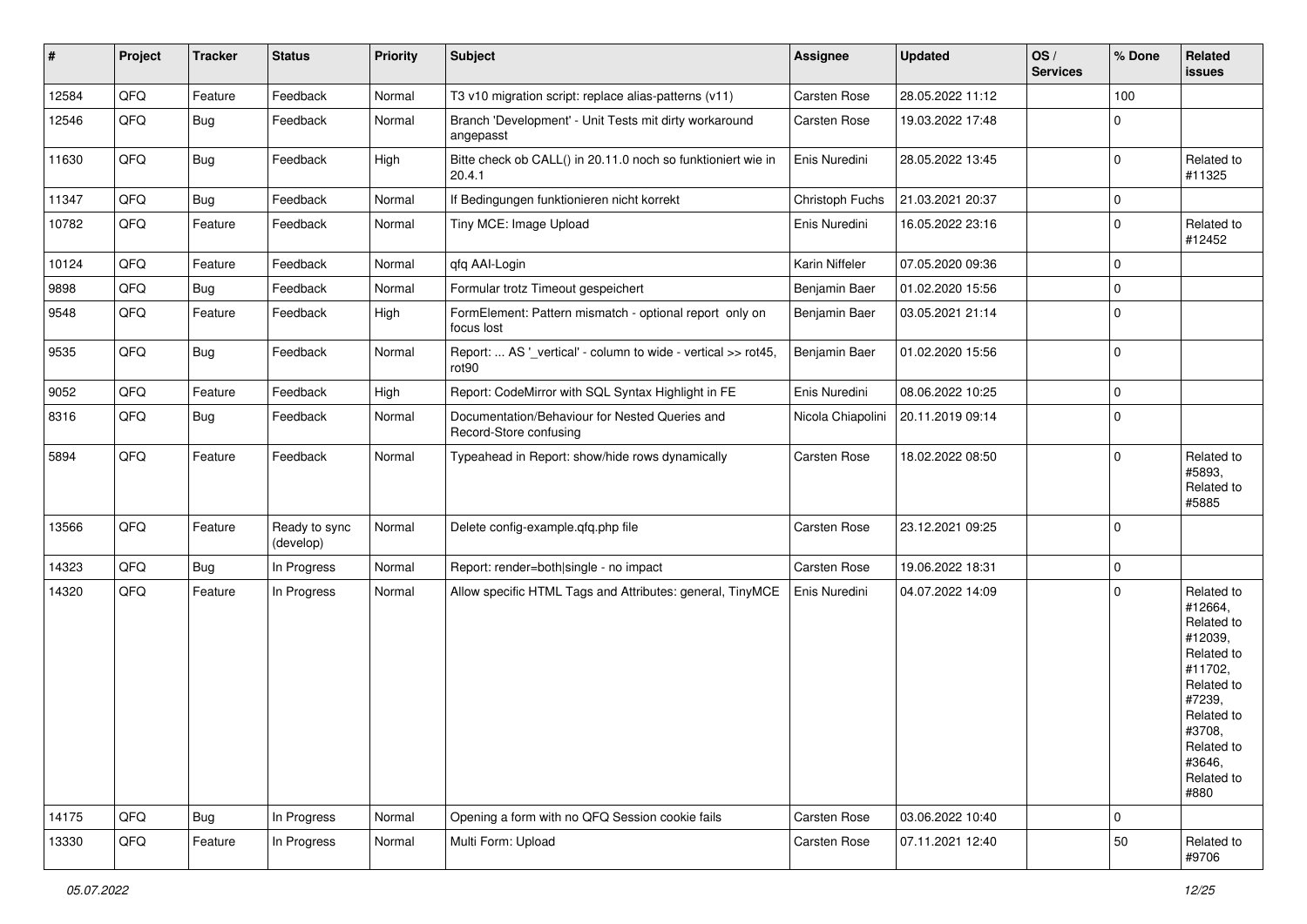| $\vert$ # | Project | <b>Tracker</b> | <b>Status</b> | <b>Priority</b> | <b>Subject</b>                                   | <b>Assignee</b>     | <b>Updated</b>   | OS/<br><b>Services</b> | % Done       | Related<br><b>issues</b>                                                                                                       |
|-----------|---------|----------------|---------------|-----------------|--------------------------------------------------|---------------------|------------------|------------------------|--------------|--------------------------------------------------------------------------------------------------------------------------------|
| 12508     | QFQ     | <b>Bug</b>     | In Progress   | High            | qfq Form: sendMail                               | Karin Niffeler      | 19.03.2022 17:48 |                        | $\mathbf{0}$ |                                                                                                                                |
| 12440     | QFQ     | Feature        | In Progress   | Normal          | Typo3 V10 upgrade (durchfuehren und testen)      | <b>Carsten Rose</b> | 21.03.2022 09:53 |                        | 50           | Related to<br>#12357,<br>Related to<br>#12067,<br>Related to<br>#10661                                                         |
| 12439     | QFQ     | Feature        | In Progress   | Normal          | TinyMCE Paste from Word & Character Count/Limit  | <b>Carsten Rose</b> | 05.05.2021 22:15 |                        | $\mathbf 0$  |                                                                                                                                |
| 11980     | QFQ     | Feature        | In Progress   | Normal          | protected verzeichnis MUSS geschützt werden      | Carsten Rose        | 07.09.2021 13:30 |                        | $\pmb{0}$    |                                                                                                                                |
| 11517     | QFQ     | <b>Bug</b>     | In Progress   | Normal          | extraButtonInfo Broken for multiple FormElements | <b>Carsten Rose</b> | 12.05.2022 13:12 |                        | $\mathbf 0$  | Related to<br>#7890,<br>Related to<br>#3811, Has<br>duplicate<br>#10905, Has<br>duplicate<br>#10553, Has<br>duplicate<br>#6779 |
| 11076     | QFQ     | Feature        | In Progress   | Normal          | SELECT  AS _websocket                            | Carsten Rose        | 30.08.2020 17:49 |                        | $\mathbf 0$  |                                                                                                                                |
| 10793     | QFQ     | Feature        | In Progress   | Normal          | <b>Update NPM Packages</b>                       | <b>Carsten Rose</b> | 07.09.2021 13:25 |                        | $30\,$       |                                                                                                                                |
| 10661     | QFQ     | Bug            | In Progress   | Normal          | Typo3 Warnungen                                  | Carsten Rose        | 07.09.2021 13:23 |                        | $\pmb{0}$    | Related to<br>#12440                                                                                                           |
| 10443     | QFQ     | Feature        | In Progress   | Normal          | Konzept_api / _live                              | Carsten Rose        | 07.05.2020 09:39 |                        | $\mathbf{0}$ |                                                                                                                                |
| 9789      | QFQ     | <b>Bug</b>     | In Progress   | High            | Record Lock: release to early on 'leave page'    | <b>Carsten Rose</b> | 10.01.2022 09:25 |                        | 100          | Related to<br>#10081,<br>Related to<br>#9173.<br>Related to<br>#8702                                                           |
| 9691      | QFQ     | <b>Bug</b>     | In Progress   | Normal          | Checkbox: dynamic update > readonly              | <b>Carsten Rose</b> | 01.02.2020 23:22 |                        | 50           | Related to<br>#9834                                                                                                            |
| 9517      | QFQ     | Feature        | In Progress   | High            | Input multiple tags with typeahead               | Carsten Rose        | 03.05.2021 21:14 |                        | 40           | Related to<br>#10150                                                                                                           |
| 6250      | QFQ     | Feature        | In Progress   | Normal          | Enhance layout: a) Subrecord, b) Subrecord-Title | <b>Carsten Rose</b> | 01.02.2020 23:22 |                        | $\mathbf 0$  | Related to<br>#5391                                                                                                            |
| 5695      | QFQ     | Feature        | In Progress   | Normal          | Multiform                                        | Carsten Rose        | 02.01.2021 18:38 |                        | $\mathbf 0$  |                                                                                                                                |
| 4194      | QFQ     | Feature        | In Progress   | Normal          | Bootstrap 4 ist jetzt offiziel                   |                     | 03.05.2021 20:47 |                        | $\mathbf 0$  | Related to<br>#10114                                                                                                           |
| 13899     | QFQ     | <b>Bug</b>     | ToDo          | Normal          | Selenium: zum laufen bringen                     | Enis Nuredini       | 25.03.2022 10:24 |                        | $\pmb{0}$    |                                                                                                                                |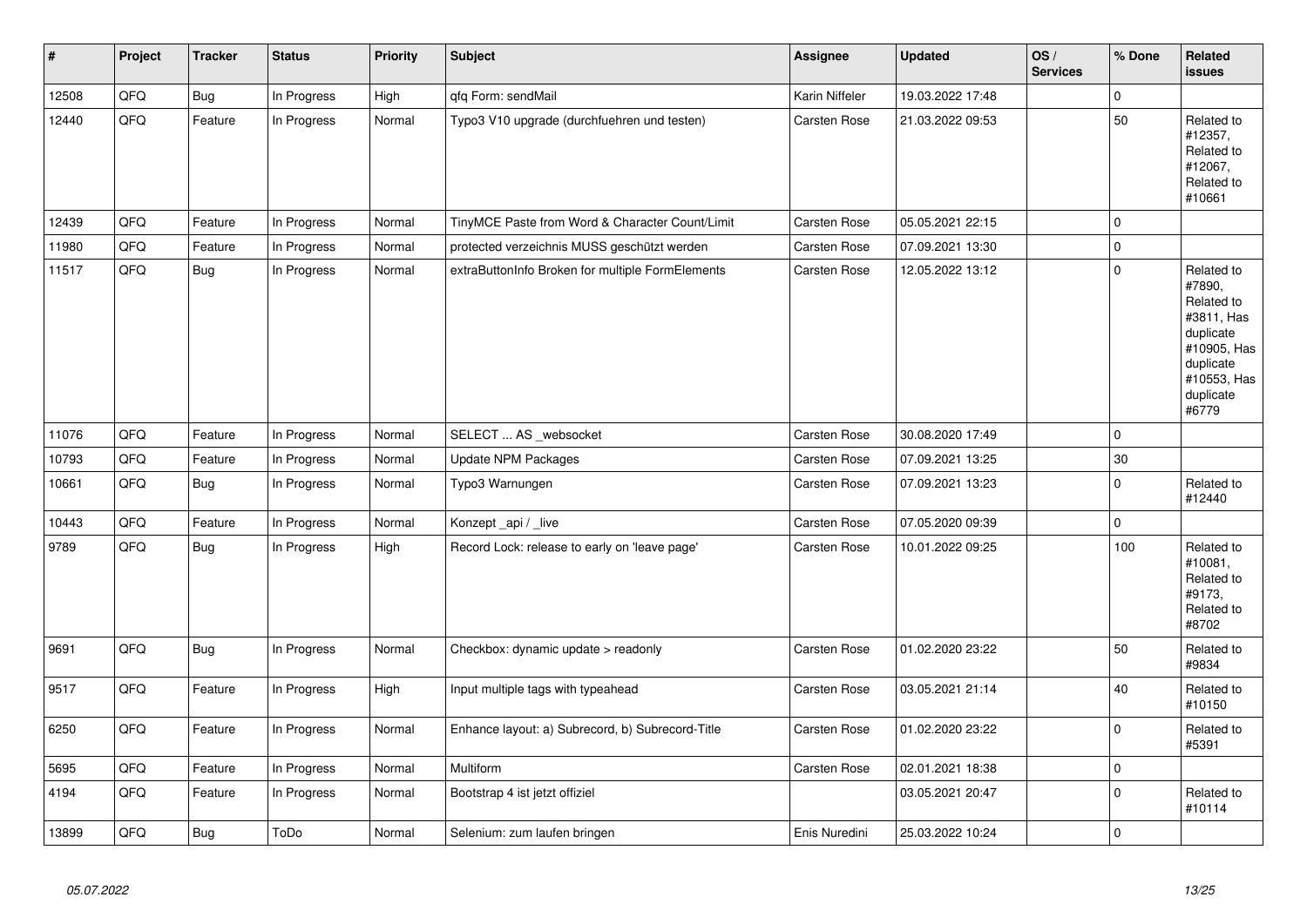| #     | Project | <b>Tracker</b> | <b>Status</b> | <b>Priority</b> | <b>Subject</b>                                                                          | <b>Assignee</b>     | <b>Updated</b>   | OS/<br><b>Services</b> | % Done      | Related<br><b>issues</b>                                                    |
|-------|---------|----------------|---------------|-----------------|-----------------------------------------------------------------------------------------|---------------------|------------------|------------------------|-------------|-----------------------------------------------------------------------------|
| 12463 | QFQ     | Bug            | ToDo          | High            | QFQ Function: 'function' and 'sql' on same level - output of<br>sal is shown two times. | <b>Carsten Rose</b> | 15.12.2021 16:31 |                        | $\Omega$    |                                                                             |
| 12395 | QFQ     | <b>Bug</b>     | ToDo          | High            | QFQ Function: Result two times shown                                                    | Carsten Rose        | 18.02.2022 08:59 |                        | $\mathbf 0$ |                                                                             |
| 12262 | QFQ     | Feature        | ToDo          | Normal          | Form buttons on top: more customable                                                    | Enis Nuredini       | 17.06.2022 10:44 |                        | $\Omega$    | Related to<br>#13945, Has<br>duplicate<br>#4046, Has<br>duplicate<br>#10080 |
| 7602  | QFQ     | Feature        | ToDo          | High            | Multi Select: with checkboxes                                                           | Benjamin Baer       | 22.03.2022 09:07 |                        | $\mathbf 0$ |                                                                             |
| 14371 | QFQ     | Feature        | Priorize      | Normal          | <b>LDAP via REPORT</b>                                                                  | <b>Carsten Rose</b> | 19.06.2022 16:37 |                        | 0           |                                                                             |
| 14290 | QFQ     | Feature        | Priorize      | Normal          | FormEditor: Show Table Definition                                                       | <b>Carsten Rose</b> | 19.06.2022 16:37 |                        | $\mathbf 0$ |                                                                             |
| 14283 | QFQ     | <b>Bug</b>     | Priorize      | Normal          | HEIC / HEIF convert doesn't trigger                                                     | <b>Carsten Rose</b> | 19.06.2022 16:37 |                        | $\mathbf 0$ |                                                                             |
| 13943 | QFQ     | <b>Bug</b>     | Priorize      | Normal          | unable to find formgroup                                                                | Enis Nuredini       | 28.05.2022 11:03 |                        | $\mathbf 0$ |                                                                             |
| 13900 | QFQ     | Feature        | Priorize      | Normal          | Selenium: Check das Cookie/PDF funktioniert                                             | Enis Nuredini       | 25.03.2022 12:45 |                        | $\mathbf 0$ |                                                                             |
| 12504 | QFQ     | Feature        | Priorize      | Normal          | sgl.log: report fe.id                                                                   | Carsten Rose        | 05.05.2021 22:09 |                        | $\mathbf 0$ |                                                                             |
| 12503 | QFQ     | Feature        | Priorize      | Normal          | Detect dangerous UPDATE statement with missing WHERE                                    | Carsten Rose        | 05.05.2021 22:09 |                        | $\mathbf 0$ |                                                                             |
| 12452 | QFQ     | Feature        | Priorize      | Normal          | BaseURL: alsways with '/' at the end                                                    | Carsten Rose        | 19.06.2022 13:45 |                        | $\mathbf 0$ | Related to<br>#10782                                                        |
| 12325 | QFQ     | Bug            | Priorize      | Normal          | MultiDB form.dbIndex not working for report syntax                                      | Carsten Rose        | 07.09.2021 13:37 |                        | $\Omega$    | Related to<br>#12145,<br>Related to<br>#12314                               |
| 11320 | QFQ     | Feature        | Priorize      | Normal          | Typo3 Version 10 support                                                                | <b>Carsten Rose</b> | 05.05.2021 22:09 |                        | $\mathbf 0$ |                                                                             |
| 10569 | QFQ     | Feature        | Priorize      | Normal          | link blank more safe                                                                    | Enis Nuredini       | 25.03.2022 12:44 |                        | $\mathbf 0$ |                                                                             |
| 10015 | QFQ     | Feature        | Priorize      | Normal          | Monospace in Textarea                                                                   | <b>Carsten Rose</b> | 03.02.2020 13:40 |                        | $\mathbf 0$ |                                                                             |
| 10012 | QFQ     | Feature        | Priorize      | Normal          | redirectAllMailTo: {{beEmail:T}}                                                        | Carsten Rose        | 08.05.2021 09:54 |                        | $\Omega$    | Related to<br>#12412,<br>Related to<br>#12413,<br>Related to<br>#10011      |
| 10011 | QFQ     | I Feature      | Priorize      | Normal          | Offer new STORE_TYPO3 Variable 'beUser', 'beEmail'                                      | Carsten Rose        | 08.05.2021 09:51 |                        | 0           | Related to<br>#10012,<br>Related to<br>#12511                               |
| 10005 | QFQ     | Feature        | Priorize      | Normal          | Report / special column name:  AS _calendar                                             | Carsten Rose        | 03.06.2020 17:28 |                        | $\mathbf 0$ |                                                                             |
| 10003 | QFQ     | Feature        | Priorize      | Normal          | fieldset: stronger visualize group                                                      | Benjamin Baer       | 12.02.2020 08:13 |                        | 0           |                                                                             |
| 9975  | QFQ     | <b>Bug</b>     | Priorize      | Normal          | Dropdown Menu: 'r:3' broken                                                             | Carsten Rose        | 01.02.2020 10:13 |                        | l 0         |                                                                             |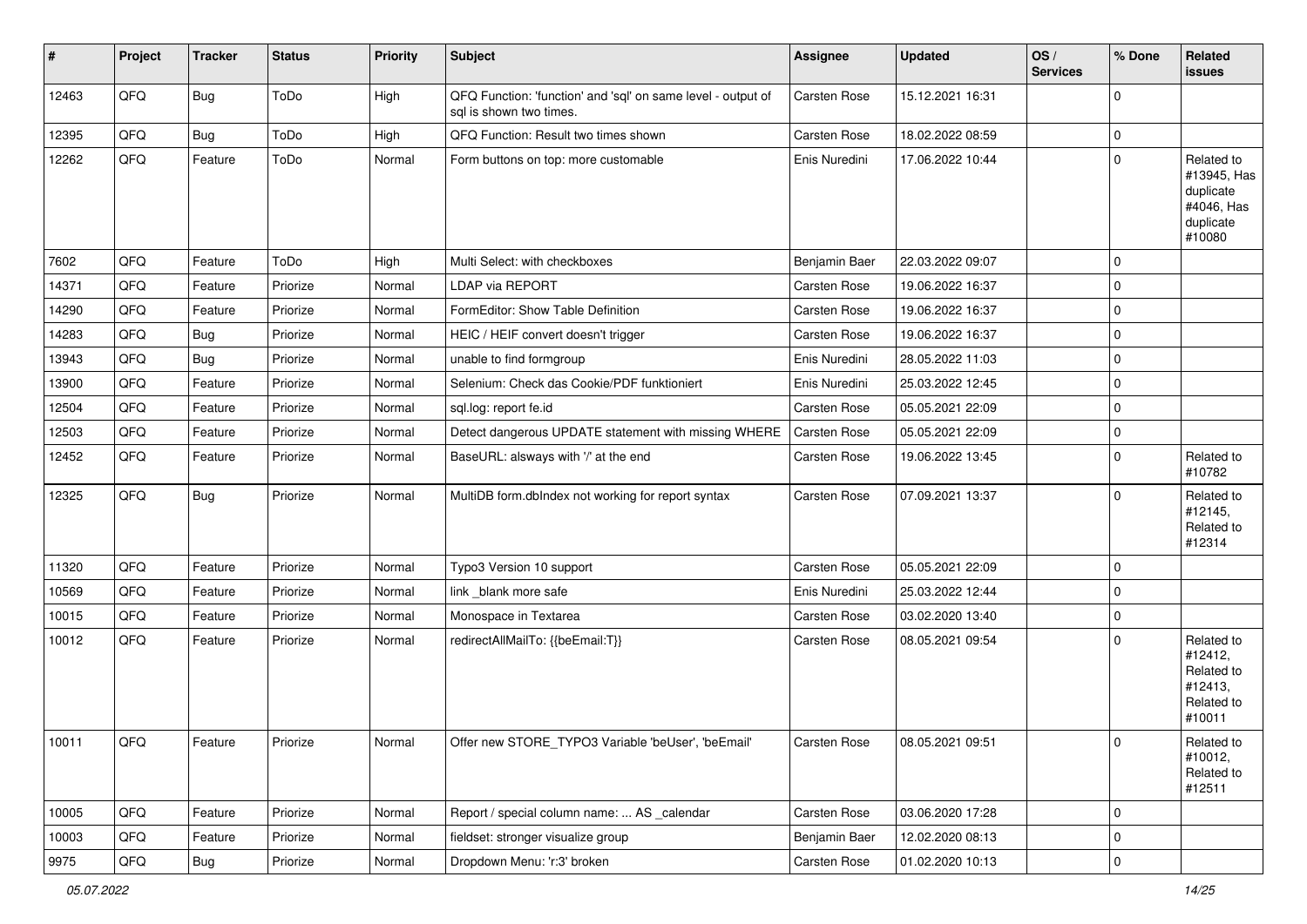| #    | Project | <b>Tracker</b> | <b>Status</b> | <b>Priority</b> | <b>Subject</b>                                                                                           | Assignee            | <b>Updated</b>   | OS/<br><b>Services</b> | % Done       | Related<br><b>issues</b>                                                |
|------|---------|----------------|---------------|-----------------|----------------------------------------------------------------------------------------------------------|---------------------|------------------|------------------------|--------------|-------------------------------------------------------------------------|
| 9968 | QFQ     | Feature        | Priorize      | Normal          | Tooltip in Links for Developer                                                                           | Carsten Rose        | 01.02.2020 23:17 |                        | $\mathbf{0}$ |                                                                         |
| 9958 | QFQ     | <b>Bug</b>     | Priorize      | Normal          | Broken subrecord query: no error message                                                                 | <b>Carsten Rose</b> | 05.02.2021 15:15 |                        | $\mathbf{0}$ |                                                                         |
| 9947 | QFQ     | <b>Bug</b>     | Priorize      | Normal          | Unwanted error message if missing 'typeAheadSqlPrefetch'                                                 | Carsten Rose        | 01.02.2020 10:13 |                        | $\mathbf 0$  |                                                                         |
| 9928 | QFQ     | Feature        | Priorize      | Normal          | SpecialColumnName: a) Deprecated: ' AS "_+tag " ', b)<br>New: ' AS "_ <tag1><tag2>"</tag2></tag1>        | <b>Carsten Rose</b> | 01.02.2020 23:17 |                        | $\mathbf{0}$ | Related to<br>#9929                                                     |
| 9900 | QFQ     | Feature        | Priorize      | Normal          | Generic API Call: tt-content record >> JSON                                                              | <b>Carsten Rose</b> | 01.02.2020 10:13 |                        | $\mathbf 0$  |                                                                         |
| 9862 | QFQ     | <b>Bug</b>     | Priorize      | Normal          | Failed writing to sql mail qfq.log should throw an exception                                             | <b>Carsten Rose</b> | 01.02.2020 10:13 |                        | $\mathsf 0$  |                                                                         |
| 9834 | QFQ     | Bug            | Priorize      | Normal          | Input elements with tag 'disabled' are missing on<br>form-submit: server option 'processReadOnly' broken | <b>Carsten Rose</b> | 07.12.2021 16:43 |                        | $\mathbf{0}$ | Related to<br>#9691,<br>Related to<br>#5305, Has<br>duplicate<br>#12331 |
| 9668 | QFQ     | Feature        | Priorize      | Normal          | Form.mode: rename 'hidden' to 'hide'                                                                     | Carsten Rose        | 05.05.2021 22:14 |                        | $\Omega$     | Related to<br>#6437                                                     |
| 9534 | QFQ     | Bug            | Priorize      | Urgent          | FE.type=upload: 'Unknown Mode: ID"                                                                       | Carsten Rose        | 03.05.2021 21:14 |                        | $\mathbf{0}$ | Related to<br>#9532                                                     |
| 9394 | QFQ     | Feature        | Priorize      | Normal          | REST: allow for non numerical ids in get requests                                                        | Carsten Rose        | 05.05.2021 22:10 |                        | $\mathbf 0$  |                                                                         |
| 9346 | QFQ     | Feature        | Priorize      | Normal          | beforeSave: check if an upload is given                                                                  | <b>Carsten Rose</b> | 11.06.2021 21:18 |                        | $\mathbf 0$  |                                                                         |
| 9173 | QFQ     | <b>Bug</b>     | Priorize      | Urgent          | Stale Record Lock: Firefox                                                                               | <b>Carsten Rose</b> | 03.05.2021 21:14 |                        | $\mathbf 0$  | Related to<br>#9789                                                     |
| 9135 | QFQ     | Feature        | Priorize      | Normal          | Progress Bar generic / replace old hourglass download<br>popup                                           | Benjamin Baer       | 03.01.2022 07:43 |                        | $\mathbf{0}$ |                                                                         |
| 9121 | QFQ     | <b>Bug</b>     | Priorize      | High            | sip links have r and dblndexData set                                                                     | <b>Carsten Rose</b> | 12.06.2021 10:41 |                        | $\mathbf 0$  |                                                                         |
| 8963 | QFQ     | Feature        | Priorize      | Normal          | Setting values in a store: flexible way                                                                  | <b>Carsten Rose</b> | 05.05.2021 22:10 |                        | $\Omega$     | Related to<br>#8975                                                     |
| 8585 | QFQ     | Feature        | Priorize      | Normal          | Enhance Error message for 'unknown form'                                                                 | <b>Carsten Rose</b> | 01.02.2020 10:13 |                        | $\mathbf 0$  |                                                                         |
| 8584 | QFQ     | Feature        | Priorize      | Normal          | FE 'Action' - never assign to Container (except Template)<br>Group)                                      | <b>Carsten Rose</b> | 01.02.2020 10:13 |                        | $\mathbf 0$  |                                                                         |
| 8277 | QFQ     | Feature        | Priorize      | Normal          | fe.parameter.default=                                                                                    | <b>Carsten Rose</b> | 01.02.2020 23:17 |                        | $\Omega$     | Related to<br>#8113                                                     |
| 8204 | QFQ     | Feature        | Priorize      | High            | Position 'required mark'                                                                                 | <b>Carsten Rose</b> | 16.06.2021 13:44 |                        | $\pmb{0}$    |                                                                         |
| 8082 | QFQ     | Feature        | Priorize      | High            | Contact form without saving record                                                                       | <b>Carsten Rose</b> | 07.12.2021 15:20 |                        | $\Omega$     | Related to<br>#8587,<br><b>Blocks</b><br>#11850                         |
| 8044 | QFQ     | Feature        | Priorize      | Normal          | Transaction: a) Form, b) Report                                                                          | <b>Carsten Rose</b> | 05.05.2021 22:14 |                        | $\mathbf 0$  | Related to<br>#8043                                                     |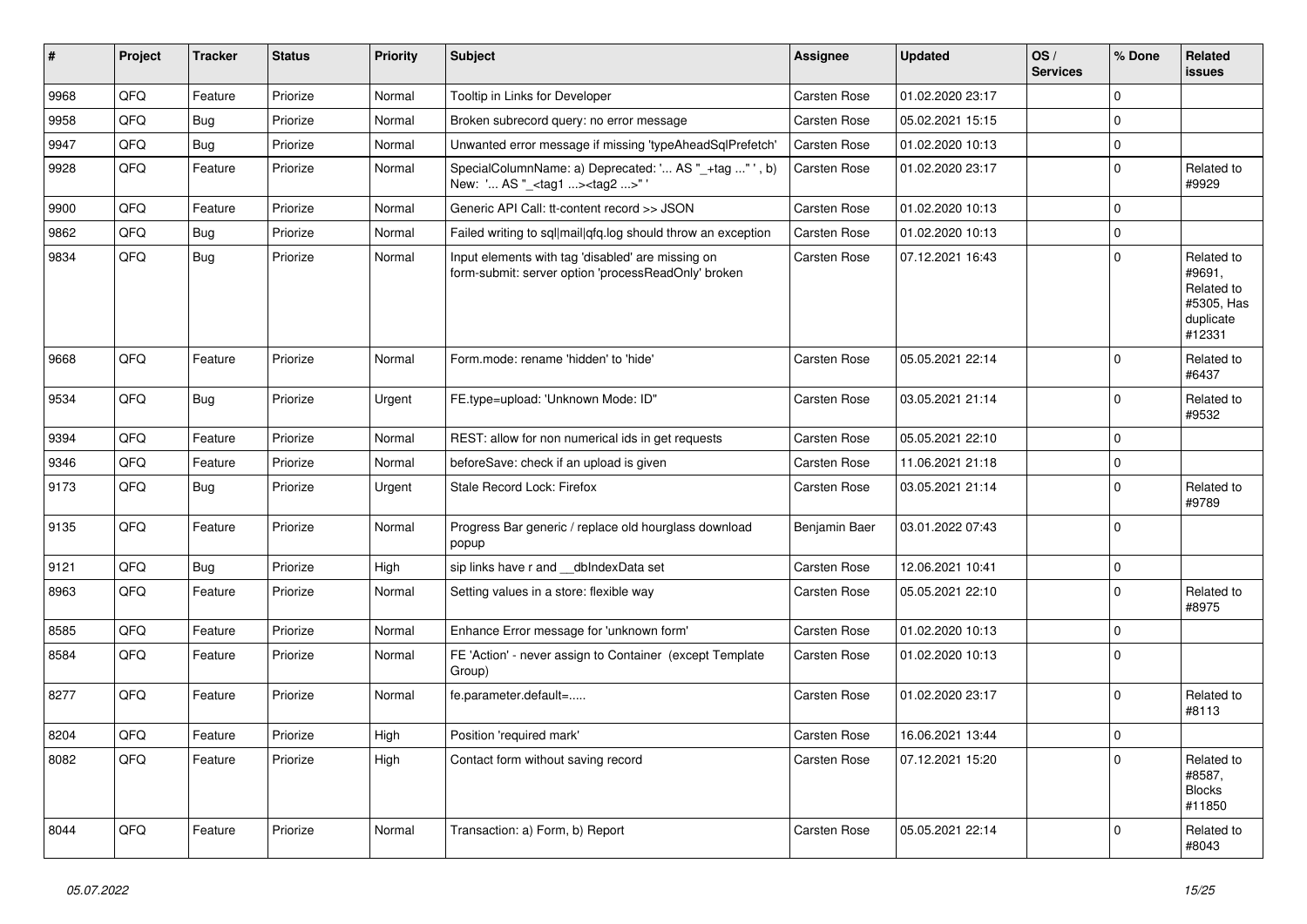| #    | Project | <b>Tracker</b> | <b>Status</b> | <b>Priority</b> | Subject                                                                                             | <b>Assignee</b>     | <b>Updated</b>   | OS/<br><b>Services</b> | % Done      | Related<br>issues   |
|------|---------|----------------|---------------|-----------------|-----------------------------------------------------------------------------------------------------|---------------------|------------------|------------------------|-------------|---------------------|
| 8037 | QFQ     | Bug            | Priorize      | Normal          | FE.type=upload (advanced mode): {{slaveId:V}} missing<br>during dynamic update                      | Carsten Rose        | 01.02.2020 10:13 |                        | 0           |                     |
| 8034 | QFQ     | Feature        | Priorize      | Normal          | FormElement 'data': 22.22.2222 should not be accepted                                               | <b>Carsten Rose</b> | 01.02.2020 10:13 |                        | $\mathbf 0$ |                     |
| 7965 | QFQ     | Feature        | Priorize      | Normal          | Input type 'text' with visual format - currency                                                     | Benjamin Baer       | 03.01.2022 07:45 |                        | 0           |                     |
| 7730 | QFQ     | Feature        | Priorize      | Normal          | SELECT Box: title in between                                                                        | Benjamin Baer       | 01.02.2020 23:22 |                        | $\mathbf 0$ |                     |
| 7656 | QFQ     | <b>Bug</b>     | Priorize      | Normal          | FE with required, 'pattern' and 'extraButtonLock': always<br>complain about missing value           | Carsten Rose        | 01.02.2020 10:13 |                        | $\mathbf 0$ |                     |
| 7630 | QFQ     | Feature        | Priorize      | Normal          | detailed error message for simple upload                                                            | Carsten Rose        | 01.02.2020 10:13 |                        | $\mathbf 0$ |                     |
| 7616 | QFQ     | <b>Bug</b>     | Priorize      | Normal          | Selectlist with Enum & Dynamic Update                                                               | Carsten Rose        | 01.02.2020 10:13 |                        | $\mathbf 0$ |                     |
| 7522 | QFQ     | Feature        | Priorize      | Normal          | Inserting default index.html to folder (Avoid Apache<br>Indexing)                                   | Carsten Rose        | 01.02.2020 10:13 |                        | $\mathbf 0$ |                     |
| 7290 | QFQ     | Feature        | Priorize      | Normal          | FormEditor: title as textarea if LEN(title)>60                                                      | Carsten Rose        | 01.02.2020 10:13 |                        | $\mathbf 0$ | Blocked by<br>#7682 |
| 7217 | QFQ     | Feature        | Priorize      | Normal          | Download: notice User if `_sip=?` is missing                                                        | <b>Carsten Rose</b> | 01.02.2020 10:13 |                        | 0           |                     |
| 6998 | QFQ     | Feature        | Priorize      | Normal          | Form: with debug=on show column information as tooltip of<br>column label                           | Carsten Rose        | 01.02.2020 10:13 |                        | $\mathbf 0$ |                     |
| 6870 | QFQ     | Feature        | Priorize      | Normal          | Click on '_link' triggers an API call                                                               | Benjamin Baer       | 03.01.2022 08:25 |                        | $\mathbf 0$ |                     |
| 6801 | QFQ     | Feature        | Priorize      | Normal          | Fabric: Maximize / FullIscreen                                                                      | Benjamin Baer       | 21.03.2022 09:56 |                        | $\mathbf 0$ |                     |
| 6574 | QFQ     | <b>Bug</b>     | Priorize      | Normal          | qfq.log: Fehlermeldung wurde angezeigt, aber nicht geloggt                                          | <b>Carsten Rose</b> | 01.02.2020 10:13 |                        | $\mathbf 0$ |                     |
| 6566 | QFQ     | Bug            | Priorize      | Normal          | Link Function 'delete': provided parameter missing on page<br>reload                                | Benjamin Baer       | 03.01.2022 08:08 |                        | $\mathbf 0$ |                     |
| 6224 | QFQ     | Feature        | Priorize      | Normal          | Dynamic update: fade in/out fields                                                                  | Benjamin Baer       | 21.03.2022 09:50 |                        | $\mathbf 0$ |                     |
| 6140 | QFQ     | Bug            | Priorize      | Normal          | QFQ DnD Sort: Locked fields                                                                         | Benjamin Baer       | 21.03.2022 09:56 |                        | $\mathbf 0$ |                     |
| 6116 | QFQ     | <b>Bug</b>     | Priorize      | High            | value of checkbox not saved                                                                         | <b>Carsten Rose</b> | 07.12.2021 17:19 |                        | 0           |                     |
| 5942 | QFQ     | Feature        | Priorize      | Normal          | 'L' and 'type': append to links, generate via '_link' by using<br>'u.' .                            | Carsten Rose        | 01.02.2020 10:13 |                        | $\mathbf 0$ |                     |
| 5562 | QFQ     | Feature        | Priorize      | Normal          | Drag'n'Drop fuer Uploads                                                                            | Benjamin Baer       | 21.03.2022 09:52 |                        | $\mathbf 0$ | Related to<br>#9706 |
| 5366 | QFQ     | Feature        | Priorize      | Normal          | Saving with keyboard shortcuts                                                                      | Benjamin Baer       | 21.03.2022 09:47 |                        | $\mathbf 0$ |                     |
| 4457 | QFQ     | <b>Bug</b>     | Priorize      | Normal          | typeahead: pressing return to select an item, saves the form<br>and closes the form.                | Benjamin Baer       | 03.01.2022 08:01 |                        | $\mathbf 0$ | Related to<br>#4398 |
| 3867 | QFQ     | Feature        | Priorize      | Normal          | Readonly Formular: Template Groups add/delete<br>ausbeldnen                                         | Carsten Rose        | 05.05.2021 22:12 |                        | 0           |                     |
| 3782 | QFQ     | Bug            | Priorize      | Normal          | Bei fehlerhafter Eingabe (z.B. Datum) sollte das erwartete<br>Format angezeigt werden               | Carsten Rose        | 01.02.2020 10:13 |                        | 0           |                     |
| 2665 | QFQ     | <b>Bug</b>     | Priorize      | Normal          | Dynamic Update funktioniert nicht, wenn beim<br>entsprechenden FormElement eine size angegeben ist. | Benjamin Baer       | 03.01.2022 08:12 |                        | $30\,$      |                     |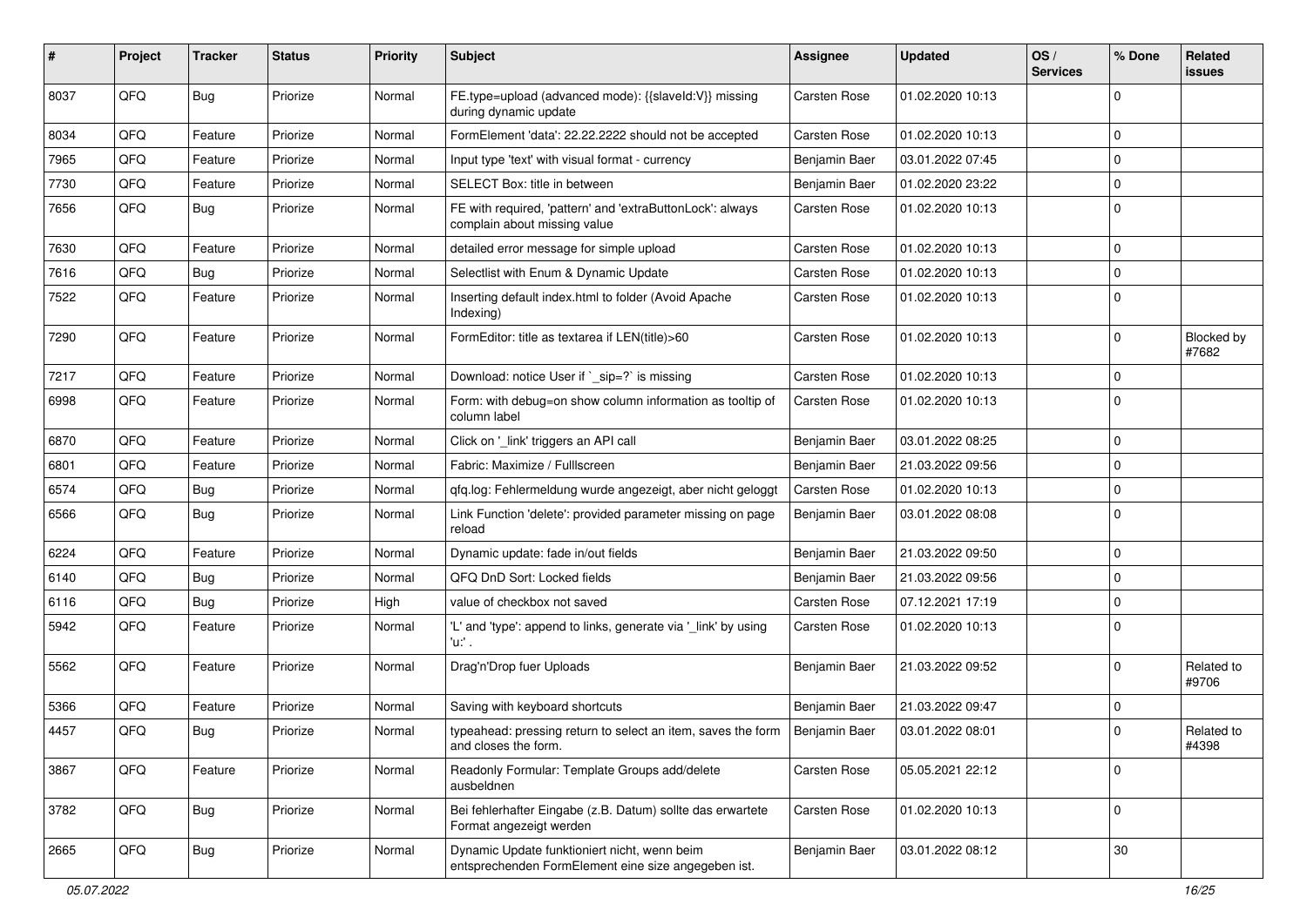| ∦     | Project | <b>Tracker</b> | <b>Status</b> | <b>Priority</b> | <b>Subject</b>                                                                        | <b>Assignee</b>     | <b>Updated</b>   | OS/<br><b>Services</b> | % Done      | Related<br>issues                                                      |
|-------|---------|----------------|---------------|-----------------|---------------------------------------------------------------------------------------|---------------------|------------------|------------------------|-------------|------------------------------------------------------------------------|
| 14464 | QFQ     | Support        | New           | Normal          | Exception: Missing button to edit FormElement with broken<br>sqlValidate / beforeLoad | Carsten Rose        | 04.07.2022 00:13 |                        | $\Omega$    |                                                                        |
| 14463 | QFQ     | Support        | New           | Normal          | TinyMCE: FormElement.size = <width>,<height></height></width>                         | Enis Nuredini       | 03.07.2022 17:52 |                        | $\Omega$    | Related to<br>#14455                                                   |
| 14455 | QFQ     | Support        | New           | Normal          | TinyMCE: Activate save button after upload picture over<br>drag&drop                  | Enis Nuredini       | 03.07.2022 17:53 |                        | $\Omega$    | Related to<br>#14463                                                   |
| 14395 | QFQ     | Support        | New           | Normal          | FormEditor: Virtual table columns                                                     | Enis Nuredini       | 21.06.2022 16:09 |                        | $\mathbf 0$ |                                                                        |
| 14377 | QFQ     | <b>Bug</b>     | New           | Normal          | Documentation > General Tips: white page after migration                              | Enis Nuredini       | 19.06.2022 16:37 |                        | $\Omega$    |                                                                        |
| 14376 | QFQ     | Feature        | <b>New</b>    | Normal          | QFQ Bootstrap: if missing, create stored procedures                                   | Enis Nuredini       | 19.06.2022 16:37 |                        | $\mathbf 0$ |                                                                        |
| 14322 | QFQ     | <b>Bug</b>     | New           | Normal          | Form Load: by default no scroll (save & close should be<br>visible)                   | Enis Nuredini       | 15.06.2022 14:12 |                        | $\Omega$    | Related to<br>#14321,<br>Related to<br>#6232                           |
| 14305 | QFQ     | <b>Bug</b>     | <b>New</b>    | Normal          | Inline Report editing does not create history entries                                 | <b>Carsten Rose</b> | 10.06.2022 11:55 |                        | $\mathbf 0$ |                                                                        |
| 14304 | QFQ     | <b>Bug</b>     | New           | Normal          | table sorter view safer does not work                                                 | <b>Carsten Rose</b> | 10.06.2022 11:49 |                        | $\Omega$    |                                                                        |
| 14233 | QFQ     | <b>Bug</b>     | New           | Normal          | AS _link: question - HTML is not rendered                                             | <b>Carsten Rose</b> | 28.05.2022 11:02 |                        | $\mathbf 0$ |                                                                        |
| 14227 | QFQ     | Feature        | <b>New</b>    | Normal          | Selenium Konkurrenz: cypress.io                                                       | Enis Nuredini       | 28.05.2022 11:02 |                        | $\mathbf 0$ |                                                                        |
| 14187 | QFQ     | Feature        | New           | High            | qfq.log: show current URL                                                             | <b>Carsten Rose</b> | 28.05.2022 11:02 |                        | $\Omega$    | Related to<br>#13933,<br>Related to<br>#12532,<br>Related to<br>#11893 |
| 14185 | QFQ     | Feature        | New           | Normal          | External/Autocron.php - better suitable directory                                     | Support: System     | 28.05.2022 11:03 |                        | $\mathbf 0$ |                                                                        |
| 14091 | QFQ     | <b>Bug</b>     | <b>New</b>    | Normal          | inconsistent template path for twig                                                   | Carsten Rose        | 19.04.2022 18:36 |                        | $\mathbf 0$ |                                                                        |
| 14090 | QFQ     | Feature        | <b>New</b>    | Normal          | Nützliche _script funktionen                                                          | Carsten Rose        | 28.05.2022 11:03 |                        | $\Omega$    |                                                                        |
| 14077 | QFQ     | <b>Bug</b>     | New           | Normal          | As _link: Attribute 'class' missing by r:1 and r:3 - but should<br>set                | Carsten Rose        | 28.05.2022 11:02 |                        | $\Omega$    | Related to<br>#5342,<br>Related to<br>#4343                            |
| 14028 | QFQ     | Feature        | New           | Normal          | Required notification: visual nicer                                                   | Enis Nuredini       | 28.05.2022 11:01 |                        | $\mathbf 0$ |                                                                        |
| 13945 | QFQ     | Feature        | New           | Normal          | As link: content before/after link                                                    | Enis Nuredini       | 28.05.2022 11:01 |                        | $\Omega$    | Related to<br>#12262                                                   |
| 13843 | QFQ     | Feature        | New           | Normal          | Create JWT via QFQ                                                                    | Carsten Rose        | 19.03.2022 17:42 |                        | $\mathbf 0$ |                                                                        |
| 13841 | QFQ     | Feature        | New           | Normal          | Create PDF via iText - evaluate                                                       | Carsten Rose        | 19.03.2022 17:42 |                        | $\mathbf 0$ |                                                                        |
| 13757 | QFQ     | Feature        | New           | High            | QR / Bar-Code Plugin                                                                  | Enis Nuredini       | 19.03.2022 17:43 |                        | $\mathbf 0$ |                                                                        |
| 13716 | QFQ     | <b>Bug</b>     | New           | High            | Firefox ask to store username/password                                                | Enis Nuredini       | 30.05.2022 09:31 |                        | $\mathbf 0$ | Related to<br>#13827                                                   |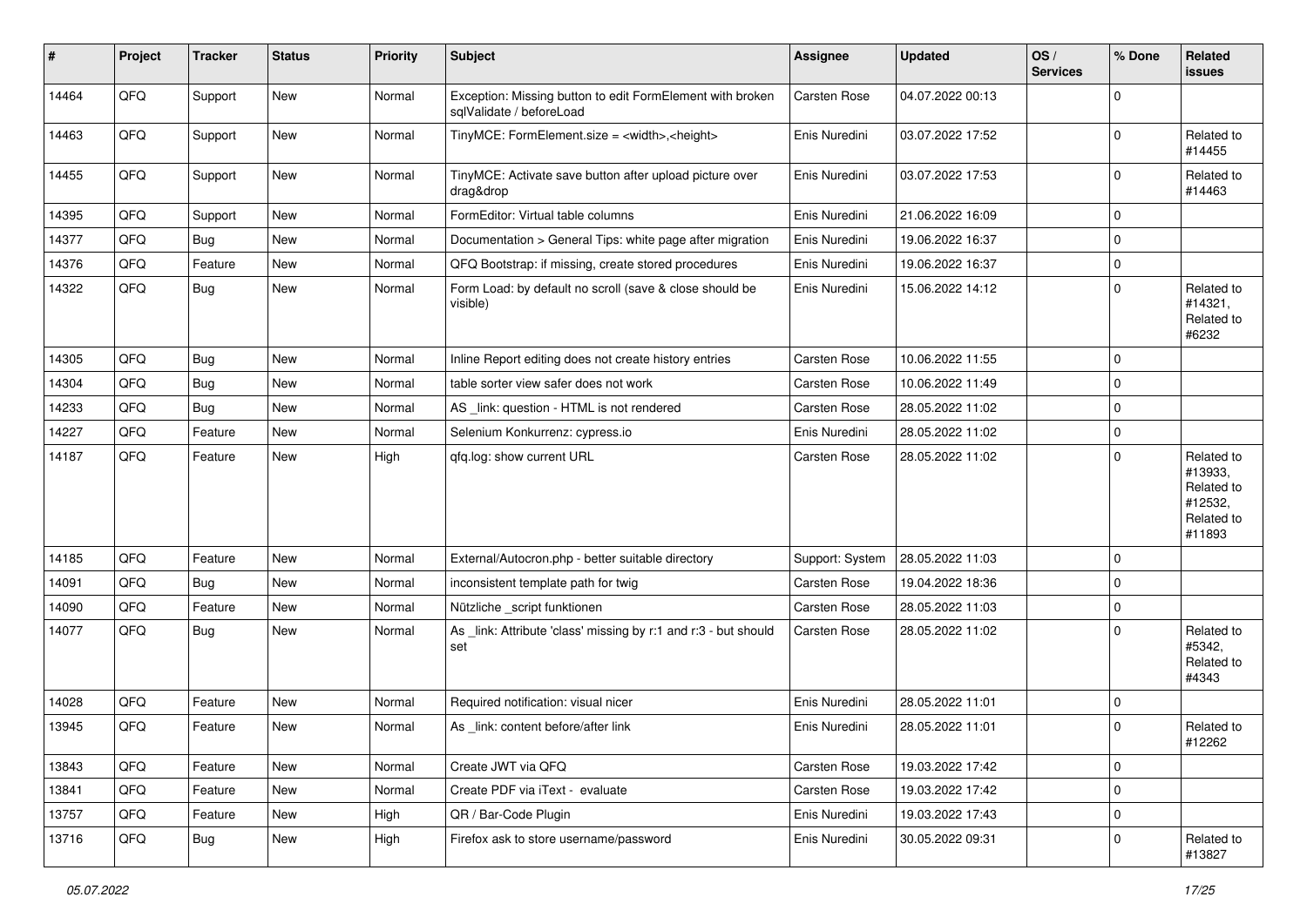| #     | Project | <b>Tracker</b> | <b>Status</b> | <b>Priority</b> | Subject                                                                                                                                             | Assignee               | <b>Updated</b>   | OS/<br><b>Services</b> | % Done         | Related<br>issues    |
|-------|---------|----------------|---------------|-----------------|-----------------------------------------------------------------------------------------------------------------------------------------------------|------------------------|------------------|------------------------|----------------|----------------------|
| 13706 | QFQ     | Bug            | <b>New</b>    | Normal          | Wrong CheckType in FieldElement LastStatus of Form Cron                                                                                             | Carsten Rose           | 21.01.2022 18:20 |                        | $\Omega$       |                      |
| 13700 | QFQ     | Feature        | New           | Normal          | Redesign gfg.io Seite                                                                                                                               | Carsten Rose           | 19.03.2022 17:43 |                        | $\Omega$       |                      |
| 13659 | QFQ     | <b>Bug</b>     | <b>New</b>    | Normal          | wrong sanitize class applied to R-store                                                                                                             | <b>Carsten Rose</b>    | 15.01.2022 14:23 |                        | $\Omega$       |                      |
| 13647 | QFQ     | Bug            | <b>New</b>    | Normal          | Autofocus funktioniert nicht auf Chrome                                                                                                             | Benjamin Baer          | 19.03.2022 17:44 |                        | $\Omega$       |                      |
| 13609 | QFQ     | Feature        | <b>New</b>    | Normal          | QFQ Introduction: Seite aufloesen                                                                                                                   | Philipp<br>Gröbelbauer | 28.05.2022 11:02 |                        | $\Omega$       |                      |
| 13592 | QFQ     | Bug            | <b>New</b>    | Normal          | QFQ Build Queue: das vergeben von Tags klappt nicht. Es<br>werden keine Releases gebaut.                                                            | Carsten Rose           | 19.03.2022 17:45 |                        | $\Omega$       |                      |
| 13528 | QFQ     | <b>Bug</b>     | <b>New</b>    | Normal          | qfq.io > releases: es wird kein neues Release angelegt                                                                                              | Benjamin Baer          | 19.03.2022 17:46 |                        | $\mathbf 0$    |                      |
| 13467 | QFQ     | Feature        | New           | Normal          | ChangeLog Generator                                                                                                                                 | <b>Carsten Rose</b>    | 19.03.2022 17:46 |                        | $\Omega$       | Related to<br>#11460 |
| 13460 | QFQ     | <b>Bug</b>     | <b>New</b>    | Normal          | Doc: Password set/reset  password should not processed<br>with 'html encode'                                                                        | <b>Carsten Rose</b>    | 19.03.2022 17:46 |                        | $\Omega$       |                      |
| 13451 | QFQ     | <b>Bug</b>     | <b>New</b>    | Normal          | Character Counter / Max Character: Problem in Safari                                                                                                | <b>Carsten Rose</b>    | 15.04.2022 17:18 |                        | $\mathbf 0$    |                      |
| 13354 | QFQ     | Feature        | <b>New</b>    | Normal          | Using Websocket in QFQ                                                                                                                              | Carsten Rose           | 10.11.2021 15:47 |                        | $\Omega$       |                      |
| 13332 | QFQ     | <b>Bug</b>     | New           | Normal          | Multi Form: Required Felder werden visuell nicht markiert.                                                                                          | <b>Carsten Rose</b>    | 19.03.2022 17:47 |                        | $\mathbf 0$    |                      |
| 13331 | QFQ     | <b>Bug</b>     | <b>New</b>    | Normal          | Multi Form: Clear Icon misplaced                                                                                                                    | <b>Carsten Rose</b>    | 19.03.2022 17:47 |                        | $\Omega$       |                      |
| 12989 | QFQ     | <b>Bug</b>     | <b>New</b>    | Normal          | empty string does not trigger dynamic update                                                                                                        | Enis Nuredini          | 28.05.2022 11:09 |                        | $\Omega$       |                      |
| 12974 | QFQ     | <b>Bug</b>     | <b>New</b>    | High            | Sanitize Queries in Action-Elements                                                                                                                 | Carsten Rose           | 07.12.2021 17:19 |                        | $\Omega$       |                      |
| 12716 | QFQ     | <b>Bug</b>     | <b>New</b>    | Normal          | template group: Pattern only applied to first instance                                                                                              | <b>Carsten Rose</b>    | 19.03.2022 17:47 |                        | $\Omega$       |                      |
| 12714 | QFQ     | Bug            | <b>New</b>    | Normal          | Conversion of GIF to PDF broken when GIF contains Alpha.                                                                                            | Carsten Rose           | 19.03.2022 17:49 |                        | $\mathbf 0$    |                      |
| 12702 | QFQ     | <b>Bug</b>     | <b>New</b>    | High            | templateGroup: broken in multiDb Setup                                                                                                              | Carsten Rose           | 14.12.2021 16:02 |                        | $\Omega$       |                      |
| 12679 | QFQ     | Feature        | New           | Normal          | tablesorter: custom column width                                                                                                                    | <b>Carsten Rose</b>    | 16.06.2021 11:10 |                        | $\mathbf 0$    |                      |
| 12670 | QFQ     | <b>Bug</b>     | New           | High            | Dropdown-Menu classes können nicht mehr angegeben<br>werden                                                                                         | Carsten Rose           | 07.12.2021 17:19 |                        | $\Omega$       |                      |
| 12664 | QFQ     | Feature        | <b>New</b>    | Normal          | TinyMCE: report/remove malicous HTML/JS Code                                                                                                        | Carsten Rose           | 19.03.2022 17:47 |                        | $\Omega$       | Related to<br>#14320 |
| 12632 | QFQ     | Feature        | <b>New</b>    | Normal          | TinyMCE: Prepare CSS classes for images                                                                                                             | Carsten Rose           | 04.06.2021 14:35 |                        | 100            | Blocked by<br>#12186 |
| 12603 | QFQ     | Feature        | New           | Normal          | Dropdown (Select), Radio, checkbox:<br>itemListAlways={{!SELECT key, value}}                                                                        | Carsten Rose           | 19.03.2022 17:47 |                        |                |                      |
| 12581 | QFQ     | <b>Bug</b>     | New           | Normal          | Form.forward=close: Record 'new' in new browser tab ><br>save (& close) >> Form is not reloaded with new created<br>record id and stays in mode=new | Carsten Rose           | 19.03.2022 17:48 |                        | $\overline{0}$ |                      |
| 12556 | QFQ     | Feature        | New           | Normal          | Pills Title: colored = static or dynamic on allrequiredgiven                                                                                        | Benjamin Baer          | 19.03.2022 17:49 |                        | $\mathbf 0$    |                      |
| 12545 | QFQ     | <b>Bug</b>     | New           | Urgent          | sql.log not created / updated                                                                                                                       | <b>Carsten Rose</b>    | 14.12.2021 16:02 |                        | $\overline{0}$ |                      |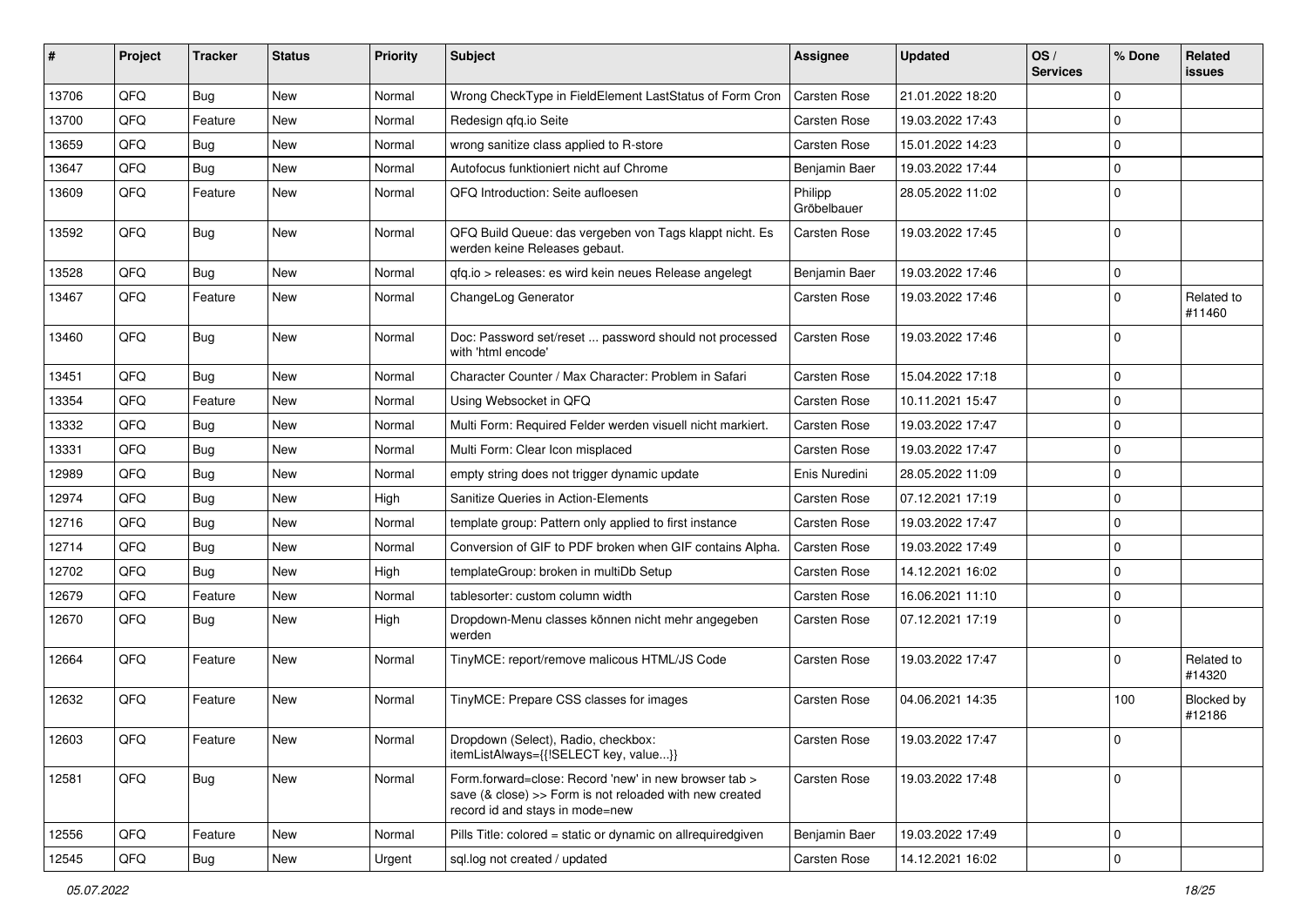| $\vert$ # | Project | <b>Tracker</b> | <b>Status</b> | <b>Priority</b> | <b>Subject</b>                                                                                                                        | <b>Assignee</b>     | <b>Updated</b>   | OS/<br><b>Services</b> | % Done         | Related<br><b>issues</b>                                              |
|-----------|---------|----------------|---------------|-----------------|---------------------------------------------------------------------------------------------------------------------------------------|---------------------|------------------|------------------------|----------------|-----------------------------------------------------------------------|
| 12544     | QFQ     | Feature        | <b>New</b>    | High            | a) ' AS _link' new also as ' AS _format', b) sortierung via<br>'display: none;', c) '_format' benoeitgt nicht zwingend<br>u/U/p/m/z/d | <b>Carsten Rose</b> | 14.12.2021 16:03 |                        | $\mathbf 0$    |                                                                       |
| 12532     | QFQ     | Feature        | <b>New</b>    | High            | SIP-Parameter bei Seitenaufruf in Browser-Console<br>anzeigen                                                                         | Carsten Rose        | 07.12.2021 17:19 |                        | $\Omega$       | Related to<br>#11893.<br>Related to<br>#14187                         |
| 12520     | QFQ     | Bug            | New           | Normal          | Switch FE User: still active even FE User session expired                                                                             | <b>Carsten Rose</b> | 19.03.2022 17:48 |                        | $\mathbf 0$    |                                                                       |
| 12513     | QFQ     | Bug            | <b>New</b>    | High            | Implement server side check of maxlength                                                                                              | <b>Carsten Rose</b> | 07.12.2021 17:19 |                        | $\Omega$       |                                                                       |
| 12512     | QFQ     | Bug            | <b>New</b>    | Normal          | Some MySQL Installation can't use 'stored procedures'                                                                                 | Carsten Rose        | 19.03.2022 17:48 |                        | $\mathbf 0$    |                                                                       |
| 12490     | QFQ     | Feature        | <b>New</b>    | Normal          | Loading Plugins in QFQ - see what tinymce does. (lazy<br>loading)                                                                     | Benjamin Baer       | 08.06.2022 10:37 |                        | $\Omega$       | Related to<br>#12611.<br>Related to<br>#10013,<br>Related to<br>#7732 |
| 12480     | QFQ     | Feature        | <b>New</b>    | Normal          | If QFQ upgrade is running, block further request                                                                                      | <b>Carsten Rose</b> | 03.05.2021 20:45 |                        | $\mathbf 0$    |                                                                       |
| 12477     | QFQ     | Feature        | <b>New</b>    | Normal          | Support for refactoring: Form, FormElement, diverse<br>Tabellen/Spalten, tt-content Records                                           | Carsten Rose        | 03.05.2021 20:45 |                        | $\Omega$       |                                                                       |
| 12476     | QFQ     | Feature        | <b>New</b>    | Normal          | clearMe: a) should trigger 'dirty', b) sticky on textarea resize                                                                      | Benjamin Baer       | 04.01.2022 08:40 |                        | $\mathbf 0$    | Related to<br>#9528                                                   |
| 12474     | OFQ     | Feature        | <b>New</b>    | Normal          | Check BaseConfigURL if it is given and the the last char is '/                                                                        | Carsten Rose        | 03.05.2021 20:45 |                        | $\Omega$       |                                                                       |
| 12468     | QFQ     | Bug            | <b>New</b>    | Urgent          | Form: update Form.title after save                                                                                                    | <b>Carsten Rose</b> | 03.05.2021 21:12 |                        | $\Omega$       |                                                                       |
| 12465     | QFQ     | Feature        | <b>New</b>    | Normal          | QFQ Function: use in FE to fill StoreRecord                                                                                           | Carsten Rose        | 05.05.2021 21:58 |                        | $\Omega$       |                                                                       |
| 12413     | QFQ     | Feature        | <b>New</b>    | Normal          | STORE_TYPO3: enhance for {{be_users.email:T}},<br>{{fe users.email:T}}                                                                | <b>Carsten Rose</b> | 03.05.2021 20:45 |                        | $\Omega$       | Related to<br>#12412,<br>Related to<br>#10012                         |
| 12412     | QFQ     | Feature        | <b>New</b>    | Normal          | Action/Escape qualifier 'e' (empty), '0': if given, an empty<br>string (or '0') will be treated as 'not found'                        | <b>Carsten Rose</b> | 08.05.2021 09:40 |                        | $\Omega$       | Related to<br>#12413,<br>Related to<br>#10012                         |
| 12400     | QFQ     | Feature        | <b>New</b>    | Normal          | Tutorial ist in QFQ Doku, Wird in der Suche gefunden, es<br>gibt aber kein Menupunkt - Inhalt ueberpruefen                            | <b>Carsten Rose</b> | 03.05.2021 20:45 |                        | $\Omega$       |                                                                       |
| 12330     | QFQ     | Feature        | <b>New</b>    | Normal          | Copy to input field / text area / TinyMCE                                                                                             | Carsten Rose        | 07.04.2021 09:01 |                        | $\mathbf 0$    |                                                                       |
| 12327     | QFQ     | Bug            | <b>New</b>    | Normal          | Copy to clipboard: Glyphicon can not be changed                                                                                       | <b>Carsten Rose</b> | 27.12.2021 17:59 |                        | $\overline{0}$ |                                                                       |
| 12269     | QFQ     | Feature        | <b>New</b>    | Normal          | 2FA - Login                                                                                                                           | Carsten Rose        | 03.05.2021 20:45 |                        | $\Omega$       |                                                                       |
| 12187     | QFQ     | Bug            | <b>New</b>    | Normal          | Trigger FormAsFile() via Report: probably problem with multi<br>DB setup                                                              | Carsten Rose        | 20.03.2021 21:20 |                        | $\overline{0}$ |                                                                       |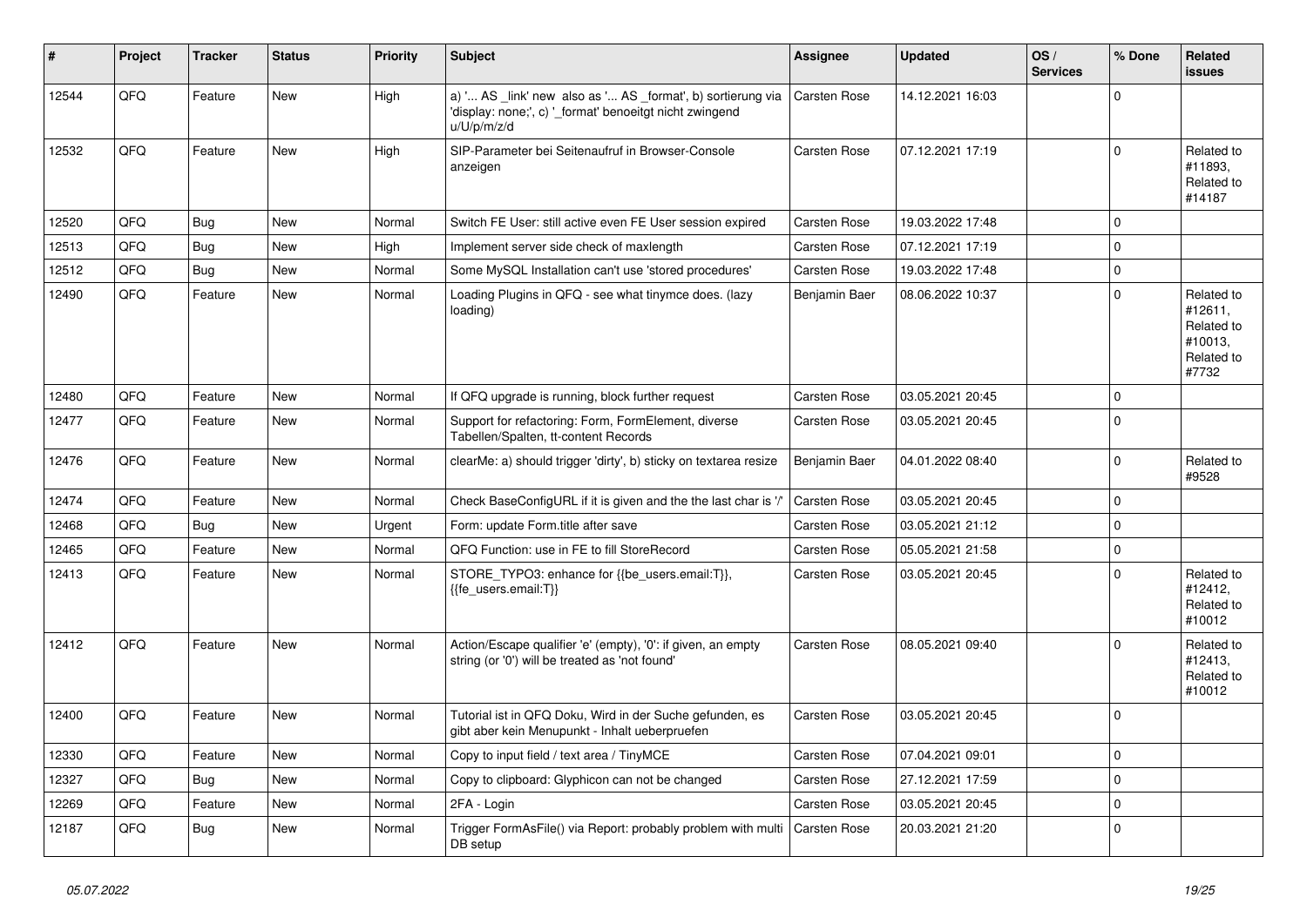| #     | <b>Project</b> | <b>Tracker</b> | <b>Status</b> | <b>Priority</b> | <b>Subject</b>                                                                                       | Assignee                                               | <b>Updated</b>      | OS/<br><b>Services</b> | % Done      | Related<br><b>issues</b>                      |                      |
|-------|----------------|----------------|---------------|-----------------|------------------------------------------------------------------------------------------------------|--------------------------------------------------------|---------------------|------------------------|-------------|-----------------------------------------------|----------------------|
| 12186 | QFQ            | Feature        | <b>New</b>    | High            | TinyMCE Config für Objekte                                                                           | <b>Carsten Rose</b>                                    | 07.12.2021 17:19    |                        | $\Omega$    | <b>Blocks</b><br>#12632                       |                      |
| 12163 | QFQ            | Feature        | <b>New</b>    | Normal          | Checkbox: table wrap                                                                                 | <b>Carsten Rose</b>                                    | 03.05.2021 20:51    |                        | $\Omega$    |                                               |                      |
| 12162 | QFQ            | Feature        | <b>New</b>    | Normal          | FE.type=sendmail: personalized mailing (several mails) via<br>template                               | <b>Carsten Rose</b>                                    | 03.05.2021 20:45    |                        | $\mathbf 0$ |                                               |                      |
| 12156 | OFQ            | Feature        | <b>New</b>    | Normal          | Form: Optional disable 'leave page'                                                                  |                                                        | 03.05.2021 20:45    |                        | $\Omega$    |                                               |                      |
| 12146 | QFQ            | Feature        | <b>New</b>    | Normal          | Autocron Job: Anzeigen wann der naechste Job ausgefuehrt<br>wird, resp das er nicht ausgefuehrt wird | <b>Carsten Rose</b>                                    | 15.03.2021 15:23    |                        | $\Omega$    |                                               |                      |
| 12135 | QFQ            | Feature        | <b>New</b>    | Normal          | Subrecord: Notiz                                                                                     |                                                        | 24.04.2021 16:58    |                        | $\mathbf 0$ |                                               |                      |
| 12133 | QFQ            | Bug            | <b>New</b>    | Normal          | NPM, phpSpreadSheet aktualisieren                                                                    | <b>Carsten Rose</b>                                    | 15.03.2021 09:04    |                        | $\Omega$    |                                               |                      |
| 12119 | QFQ            | Feature        | <b>New</b>    | Normal          | AS paged: error message missing if there ist no 'r' argument                                         | Carsten Rose                                           | 03.05.2021 20:51    |                        | $\Omega$    |                                               |                      |
| 12109 | QFQ            | Feature        | New           | Normal          | Donwload Link: Plain, SIP, Persistent Link, Peristent SIP -<br>new notation                          | Carsten Rose                                           | 03.05.2021 20:45    |                        | $\mathbf 0$ | Related to<br>#12085                          |                      |
| 12066 | QFQ            | <b>Bug</b>     | <b>New</b>    | High            | enterAsSubmit: Forward wird nicht ausgeführt                                                         | Enis Nuredini                                          | 29.05.2022 09:23    |                        | $\Omega$    |                                               |                      |
| 12045 | QFQ            | Bug            | <b>New</b>    | Normal          | templateGroup afterSave FE: Aufruf ohne<br>sqlHonorFormElements funktioniert nicht                   | <b>Carsten Rose</b>                                    | 18.02.2021 16:33    |                        | $\Omega$    |                                               |                      |
| 12040 | QFQ            | Bug            | <b>New</b>    | Normal          | FE Mode 'hidden' für zwei FEs auf einer Zeile                                                        | <b>Carsten Rose</b>                                    | 18.02.2021 10:13    |                        | $\mathbf 0$ |                                               |                      |
| 12039 | QFQ            | Feature        | <b>New</b>    | Normal          | Missing htmlSpecialChar() in pre processing on form submit                                           |                                                        | 18.02.2021 00:09    |                        | $\Omega$    | Related to<br>#14320                          |                      |
| 12038 | QFQ            | Feature        | <b>New</b>    | Normal          | a) STORE VAR: filenameOnlyStripUniq, b) SP:<br>QSTRIPUNIQ()                                          |                                                        | 17.02.2021 23:55    |                        | $\Omega$    |                                               |                      |
| 12024 | QFQ            | Feature        | <b>New</b>    | Normal          | Excel Export: text columns by default decode<br>htmlspeciachar()                                     | Carsten Rose                                           | 17.02.2021 23:55    |                        | $\Omega$    | Related to<br>#12022                          |                      |
| 12023 | QFQ            | Feature        | <b>New</b>    | Normal          | MySQL Stored Precdure: QDECODESPECIALCHAR()                                                          | <b>Carsten Rose</b>                                    | 16.02.2021 11:16    |                        | $\Omega$    | Related to<br>#12022                          |                      |
| 11955 | QFQ            | Feature        | <b>New</b>    | Normal          | subrecord: new title option to set <th> attributes - e.g. to<br/>customize tablesorter options.</th> | attributes - e.g. to<br>customize tablesorter options. | <b>Carsten Rose</b> | 03.05.2021 20:47       |             | $\Omega$                                      | Related to<br>#11775 |
| 11893 | QFQ            | Feature        | <b>New</b>    | High            | Broken SIP: a) only report one time, b) only report in main<br>column                                | Carsten Rose                                           | 12.05.2021 12:13    |                        | $\Omega$    | Related to<br>#12532,<br>Related to<br>#14187 |                      |
| 11892 | QFQ            | Feature        | <b>New</b>    | Normal          | tablesorter: columns with links are hard to order - new<br>qualifier 'Y: <ord>'</ord>                | Enis Nuredini                                          | 23.03.2022 09:22    |                        | 0           |                                               |                      |
| 11850 | QFQ            | Feature        | <b>New</b>    | Urgent          | Wizard Form: basierend auf einer Tabelle eine Form<br>anlegen.                                       |                                                        | 03.05.2021 21:12    |                        | $\Omega$    | Blocked by<br>#8082                           |                      |
| 11775 | QFQ            | Feature        | <b>New</b>    | Normal          | Subrecord Tooltip pro Feld                                                                           | <b>Carsten Rose</b>                                    | 18.12.2020 15:22    |                        | $\Omega$    | Related to<br>#11955                          |                      |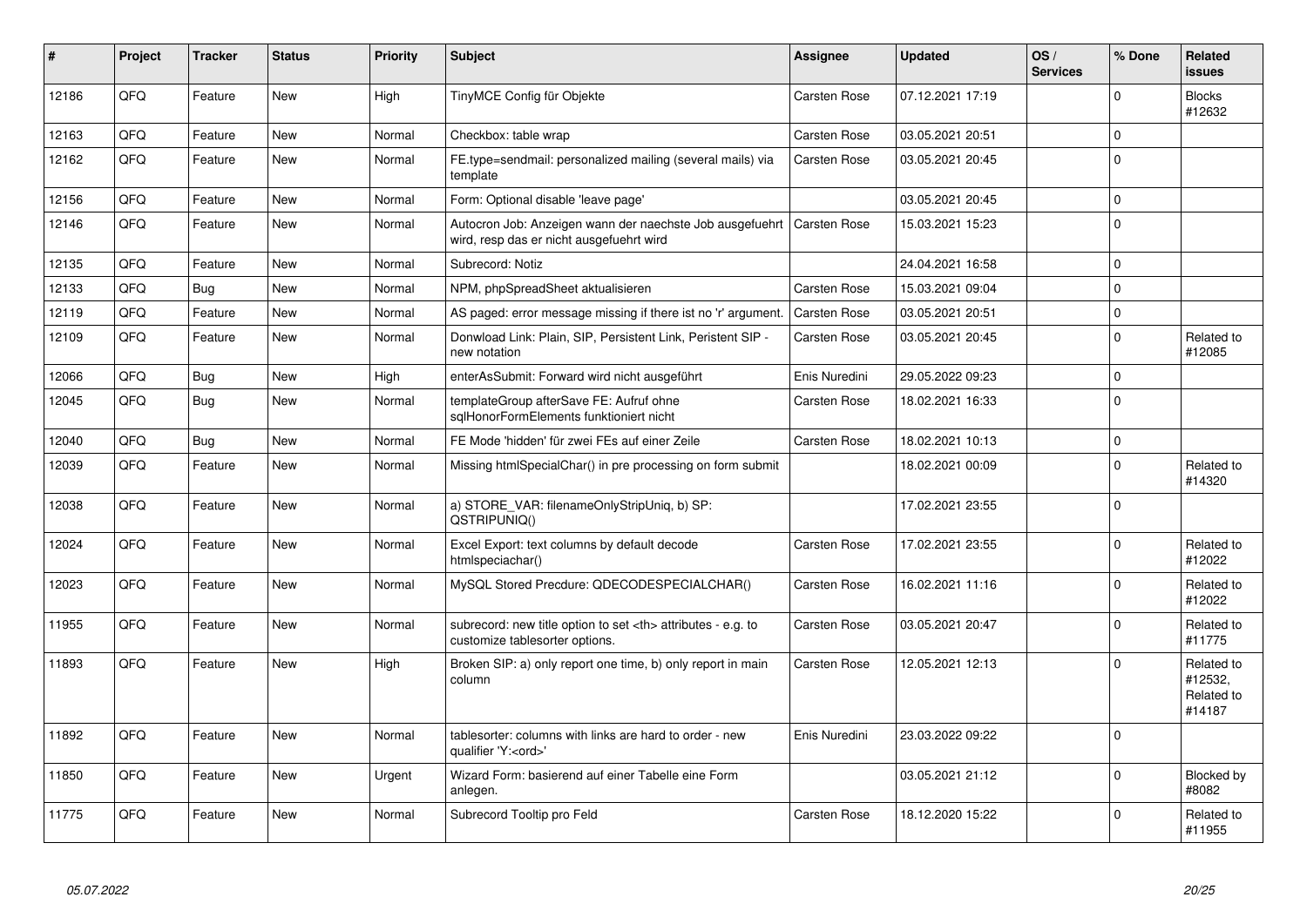| #     | Project | <b>Tracker</b> | <b>Status</b> | <b>Priority</b> | Subject                                                                             | <b>Assignee</b>     | <b>Updated</b>   | OS/<br><b>Services</b> | % Done       | Related<br><b>issues</b>                     |
|-------|---------|----------------|---------------|-----------------|-------------------------------------------------------------------------------------|---------------------|------------------|------------------------|--------------|----------------------------------------------|
| 11752 | QFQ     | <b>Bug</b>     | New           | Normal          | checkbox renders multiple input elements with same name                             | <b>Carsten Rose</b> | 17.12.2020 14:58 |                        | <sup>0</sup> | Related to<br>#11750                         |
| 11747 | QFQ     | Feature        | New           | Normal          | Maintenance Page with Redirect                                                      | <b>Carsten Rose</b> | 03.05.2021 20:47 |                        | $\Omega$     | Related to<br>#11741                         |
| 11716 | QFQ     | Feature        | <b>New</b>    | Normal          | Form an beliebiger Stelle im Report anzeigen                                        |                     | 09.12.2020 09:47 |                        | $\Omega$     |                                              |
| 11715 | QFQ     | <b>Bug</b>     | New           | Normal          | acceptZeroAsRequired and requiredOffButMark do not<br>coincide                      |                     | 08.12.2020 12:13 |                        | $\Omega$     |                                              |
| 11702 | QFQ     | Feature        | <b>New</b>    | Normal          | HTML Special Char makes no sense for 'allbut' if '&' is<br>forbidden                | <b>Carsten Rose</b> | 07.12.2021 16:35 |                        | $\Omega$     | Related to<br>#5112,<br>Related to<br>#14320 |
| 11695 | QFQ     | Bug            | New           | Normal          | MultiForm required FE Error                                                         | <b>Carsten Rose</b> | 04.12.2020 13:34 |                        | $\Omega$     |                                              |
| 11668 | QFQ     | <b>Bug</b>     | New           | Normal          | Play function.sql - problem with mysql                                              | <b>Carsten Rose</b> | 03.05.2021 20:48 |                        | $\Omega$     |                                              |
| 11667 | QFQ     | <b>Bug</b>     | New           | Normal          | MySQL mariadb-server-10.3: Incorrect datetime value                                 | <b>Carsten Rose</b> | 03.05.2021 20:48 |                        | $\mathbf 0$  |                                              |
| 11535 | QFQ     | Feature        | <b>New</b>    | Normal          | Ability to create SQL columns in frontend QFQ forms                                 |                     | 17.11.2020 12:11 |                        | $\Omega$     |                                              |
| 11534 | QFQ     | Feature        | New           | Normal          | Report: Action on selected rows - Table batchprocessing<br>feature                  |                     | 18.11.2020 08:15 |                        | $\Omega$     |                                              |
| 11523 | QFQ     | Feature        | New           | Normal          | Mit dynamic Update erkennen, ob Upload gemacht wurde                                | <b>Carsten Rose</b> | 13.11.2020 15:07 |                        | $\mathbf 0$  | Related to<br>#9533                          |
| 11522 | QFQ     | Bug            | <b>New</b>    | Normal          | Aus/Einblenden von Reitern                                                          |                     | 13.11.2020 14:58 |                        | $\Omega$     |                                              |
| 11516 | QFQ     | Feature        | New           | Normal          | Multi Page Form (Previous/Next Buttons)                                             | <b>Carsten Rose</b> | 16.03.2021 17:52 |                        | $\mathbf 0$  |                                              |
| 11504 | QFQ     | Feature        | New           | Normal          | Dynamic Update: Button text update for 'Save',' Close' &<br>'Delete'                | Carsten Rose        | 12.11.2020 23:44 |                        | $\Omega$     |                                              |
| 11460 | QFQ     | Feature        | <b>New</b>    | Normal          | Easier creation of changelog: gitchangelog                                          | <b>Carsten Rose</b> | 12.06.2021 10:20 |                        | $\Omega$     | Related to<br>#13467                         |
| 11239 | QFQ     | <b>Bug</b>     | <b>New</b>    | Normal          | Radiobutton (plain): horizontales Rendern abhängig vom<br>Datentyp in der Datenbank | Carsten Rose        | 30.09.2020 18:37 |                        | $\Omega$     |                                              |
| 11237 | QFQ     | <b>Bug</b>     | <b>New</b>    | High            | Radiobutton / parameter.buttonClass= btn-default - kein dirty<br>Trigger            | Benjamin Baer       | 03.05.2021 21:12 |                        | $\mathbf 0$  | Related to<br>#10766                         |
| 11195 | QFQ     | <b>Bug</b>     | New           | Low             | Dynamic Update: Note not updated if new text is empty<br>(v20.4)                    |                     | 25.09.2020 11:14 |                        | $\Omega$     |                                              |
| 11080 | QFQ     | Feature        | New           | Normal          | Send MQTT messages                                                                  | Carsten Rose        | 29.08.2020 19:49 |                        | 0            |                                              |
| 11057 | QFQ     | <b>Bug</b>     | New           | High            | Checkboxes ohne span.checkmark im Report werden<br>ausgeblendet                     | Benjamin Baer       | 03.05.2021 21:12 |                        | $\mathbf 0$  | Related to<br>#11039                         |
| 10996 | QFQ     | Feature        | New           | Normal          | Download video via sip: no seek                                                     | Carsten Rose        | 12.08.2020 14:18 |                        | $\mathbf 0$  |                                              |
| 10979 | QFQ     | Feature        | New           | Normal          | Ajax Calls an API - dataReport                                                      | Carsten Rose        | 11.05.2022 12:15 |                        | 0            |                                              |
| 10976 | QFQ     | Feature        | New           | Normal          | Excel Export Verbesserungen                                                         | Carsten Rose        | 06.08.2020 10:56 |                        | 0            |                                              |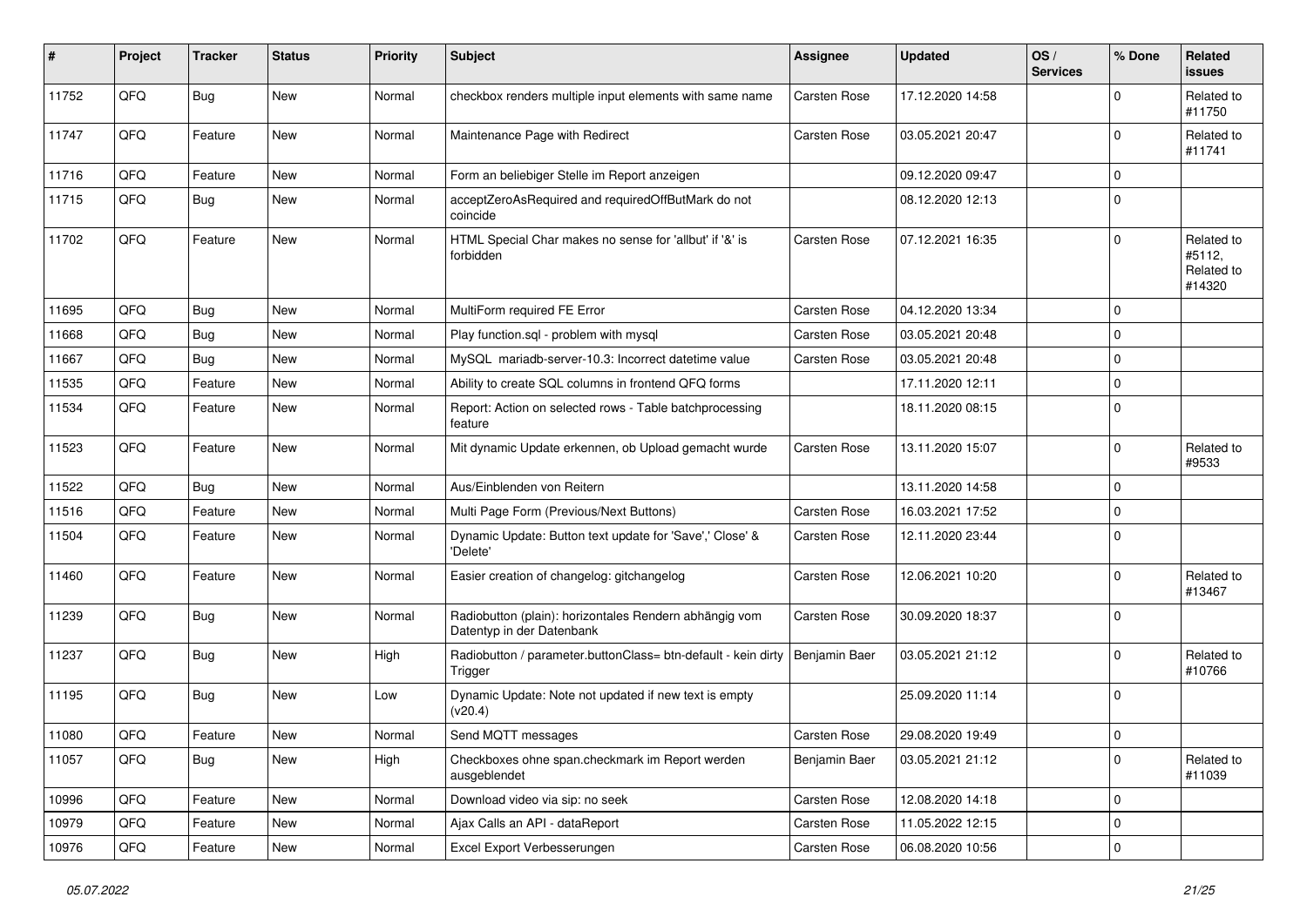| #     | Project | <b>Tracker</b> | <b>Status</b> | Priority | <b>Subject</b>                                                                      | Assignee            | <b>Updated</b>   | OS/<br><b>Services</b> | % Done       | Related<br><b>issues</b>                                             |
|-------|---------|----------------|---------------|----------|-------------------------------------------------------------------------------------|---------------------|------------------|------------------------|--------------|----------------------------------------------------------------------|
| 10937 | QFQ     | <b>Bug</b>     | <b>New</b>    | Normal   | Fehler mit abhängigen Select- Feldern beim Positionieren                            | <b>Carsten Rose</b> | 12.11.2020 23:45 |                        | $\Omega$     |                                                                      |
| 10890 | QFQ     | <b>Bug</b>     | <b>New</b>    | Normal   | AutoCron hangs                                                                      |                     | 20.07.2020 13:56 |                        | $\Omega$     |                                                                      |
| 10874 | QFQ     | Feature        | <b>New</b>    | Normal   | Erstellen eines Foreign Keys in der Tabelle "FormElement"                           |                     | 13.07.2020 10:11 |                        | $\Omega$     |                                                                      |
| 10819 | QFQ     | Feature        | <b>New</b>    | Normal   | Persistent SIP - second try                                                         | <b>Carsten Rose</b> | 29.06.2020 23:02 |                        | $\Omega$     | Related to<br>#6261                                                  |
| 10766 | QFQ     | Bug            | New           | High     | Radiobutton / parameter.buttonClass=btn-default: dynamic<br>update                  |                     | 03.05.2021 21:12 |                        | $\Omega$     | Related to<br>#11237                                                 |
| 10763 | QFQ     | Feature        | <b>New</b>    | Normal   | form accessed and submitted despite logout?                                         |                     | 16.06.2020 11:43 |                        | $\Omega$     |                                                                      |
| 10759 | QFQ     | <b>Bug</b>     | <b>New</b>    | Normal   | emptyMeansNull - Feld falsch aktualisiert                                           |                     | 12.11.2020 23:45 |                        | $\Omega$     |                                                                      |
| 10714 | QFQ     | Feature        | <b>New</b>    | Normal   | multi Table Form                                                                    | <b>Carsten Rose</b> | 16.03.2021 18:44 |                        | $\mathbf 0$  |                                                                      |
| 10704 | QFQ     | Bug            | New           | Normal   | wkhtml problem rendering fullCalendar.js / fabric.js >><br>successor: puppeteer     | Carsten Rose        | 12.11.2020 23:45 |                        | $\Omega$     | Related to<br>#5024,<br>Related to<br>#4650.<br>Related to<br>#10715 |
| 10658 | QFQ     | <b>Bug</b>     | <b>New</b>    | Normal   | processReadOnly broken                                                              | <b>Carsten Rose</b> | 27.05.2020 17:55 |                        | $\mathbf 0$  |                                                                      |
| 10640 | QFQ     | <b>Bug</b>     | <b>New</b>    | High     | TypeAhead Tag: FE editierbar trotz readOnly                                         | <b>Carsten Rose</b> | 03.05.2021 21:12 |                        | $\Omega$     | Related to<br>#7795                                                  |
| 10593 | QFQ     | Feature        | <b>New</b>    | Normal   | label2: text behind input element                                                   | <b>Carsten Rose</b> | 16.05.2020 10:57 |                        | $\Omega$     |                                                                      |
| 10588 | QFQ     | <b>Bug</b>     | <b>New</b>    | Normal   | typeahed Tag: Doku anpassen                                                         | Carsten Rose        | 12.11.2020 23:45 |                        | $\Omega$     |                                                                      |
| 10508 | QFQ     | <b>Bug</b>     | New           | High     | Multi Form broken on Multi DB Instance                                              | Carsten Rose        | 03.05.2021 21:12 |                        | $\Omega$     |                                                                      |
| 10506 | QFQ     | Bug            | New           | High     | Template Group broken on MultiDB instance                                           | Carsten Rose        | 03.05.2021 21:12 |                        | $\Omega$     | Related to<br>#10505                                                 |
| 10463 | QFQ     | Feature        | New           | Normal   | Report link: expliztes setzen von HTML Tags (Bedarf fuer<br>'data-selenium' & 'id') | Enis Nuredini       | 23.03.2022 09:23 |                        | $\Omega$     | Related to<br>#7648                                                  |
| 10384 | QFQ     | Feature        | New           | Normal   | Parameter Exchange QFQ Instances                                                    |                     | 07.05.2020 09:38 |                        | $\Omega$     |                                                                      |
| 10345 | QFQ     | Feature        | <b>New</b>    | Normal   | Templates - Patterns QFQ Style                                                      |                     | 03.05.2021 21:01 |                        | $\Omega$     | Related to<br>#10713                                                 |
| 10324 | QFQ     | Bug            | <b>New</b>    | Normal   | Excel Export mit Template funktioniert nur, wenn Template<br>vor uid kommt          |                     | 30.03.2020 11:20 |                        | $\Omega$     | Related to<br>#10257                                                 |
| 10322 | QFQ     | Bug            | <b>New</b>    | Normal   | FormElement / Radio: missing column 'enum' >> FE not<br>reported                    | Carsten Rose        | 07.05.2020 09:37 |                        | $\Omega$     |                                                                      |
| 10119 | QFQ     | Feature        | New           | Normal   | Dropdown (selectlist) & TypeAhead: format and catagorize<br>list                    | <b>Carsten Rose</b> | 07.05.2020 09:36 |                        | $\mathbf{0}$ |                                                                      |
| 10115 | QFQ     | Feature        | New           | Normal   | TypeAhead: static list                                                              | <b>Carsten Rose</b> | 26.02.2020 16:42 |                        | 100          |                                                                      |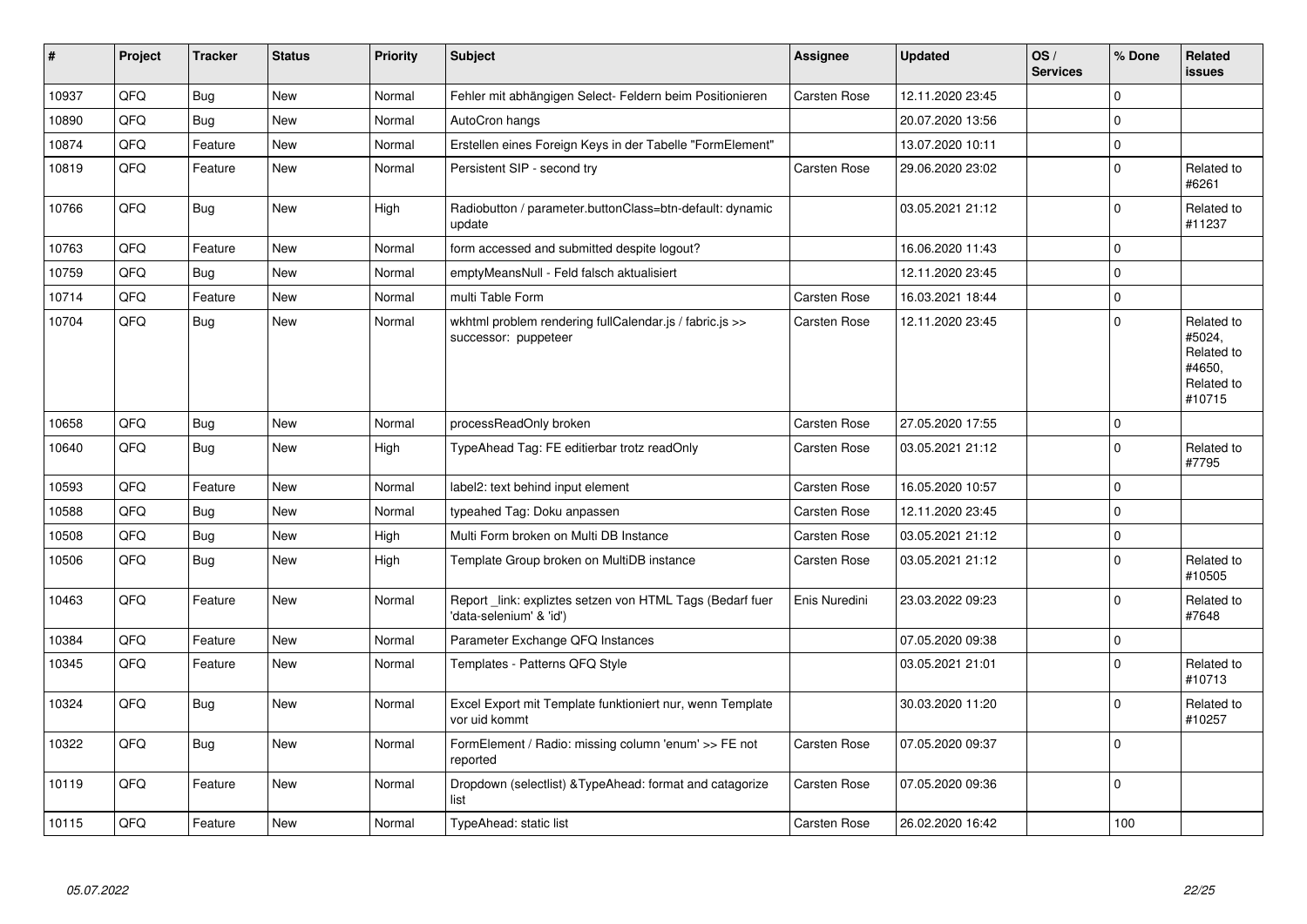| #     | Project | <b>Tracker</b> | <b>Status</b> | <b>Priority</b> | <b>Subject</b>                                                                                                                        | Assignee            | <b>Updated</b>   | OS/<br><b>Services</b> | % Done      | Related<br><b>issues</b>                                             |
|-------|---------|----------------|---------------|-----------------|---------------------------------------------------------------------------------------------------------------------------------------|---------------------|------------------|------------------------|-------------|----------------------------------------------------------------------|
| 10114 | QFQ     | Feature        | <b>New</b>    | High            | Symbol (Link): 'G:' (Glyphicon) replaced by 'i:' (icon)                                                                               |                     | 07.12.2021 17:19 |                        | $\Omega$    | Related to<br>#3797,<br>Related to<br>#4194                          |
| 10082 | QFQ     | <b>Bug</b>     | <b>New</b>    | Normal          | FE.type=SELECT - 'sanatize' Class                                                                                                     | Carsten Rose        | 07.05.2020 09:36 |                        | $\mathbf 0$ | Related to<br>#10081                                                 |
| 10081 | QFQ     | <b>Bug</b>     | <b>New</b>    | High            | Stale record lock after 'forbidden' character                                                                                         | Carsten Rose        | 03.05.2021 21:12 |                        | $\mathbf 0$ | Related to<br>#10082,<br>Related to<br>#9789                         |
| 10080 | QFQ     | Feature        | <b>New</b>    | Normal          | Popup on 'save' / 'close': configure dialog (answer<br>yes/no/cancle/)                                                                | Carsten Rose        | 28.03.2021 20:52 |                        | $\Omega$    | Is duplicate<br>of #12262                                            |
| 10014 | QFQ     | Feature        | <b>New</b>    | Normal          | Manual.rst: describe behaviour and process order of<br>fillStoreVar, slaveId, sqlBefore,                                              | Carsten Rose        | 01.02.2020 22:31 |                        | $\mathbf 0$ |                                                                      |
| 9983  | QFQ     | Feature        | <b>New</b>    | Normal          | Report Notation: new keyword 'range'                                                                                                  | Carsten Rose        | 01.02.2020 15:55 |                        | $\mathbf 0$ |                                                                      |
| 9927  | QFQ     | Feature        | New           | Normal          | QFQ Update: a) Update nur machen wenn BE User<br>eingeloggt ist., b) Bei Fehler genaue Meldung welcher<br>Updateschritt Probleme hat. | <b>Carsten Rose</b> | 22.01.2020 12:59 |                        | $\mathbf 0$ |                                                                      |
| 9855  | QFQ     | <b>Bug</b>     | <b>New</b>    | Normal          | <b>Required Check</b>                                                                                                                 |                     | 01.02.2020 15:56 |                        | $\mathbf 0$ |                                                                      |
| 9853  | QFQ     | Feature        | New           | Normal          | Check das SQL / QFQ / Mail Logfile geschrieben wird                                                                                   |                     | 09.01.2020 11:15 |                        | $\mathbf 0$ |                                                                      |
| 9811  | QFQ     | Feature        | New           | Normal          | Report: tag every n'th row                                                                                                            | <b>Carsten Rose</b> | 01.02.2020 23:22 |                        | $\mathbf 0$ |                                                                      |
| 9783  | QFQ     | Bug            | <b>New</b>    | Normal          | Email with special characters                                                                                                         | Carsten Rose        | 01.02.2020 23:22 |                        | $\mathbf 0$ |                                                                      |
| 9781  | QFQ     | Feature        | <b>New</b>    | Normal          | Button: CSS class to make buttons smaller                                                                                             | <b>Carsten Rose</b> | 01.02.2020 23:22 |                        | $\mathbf 0$ |                                                                      |
| 9777  | QFQ     | Feature        | New           | Normal          | Logging QFQ Variables                                                                                                                 | Carsten Rose        | 16.12.2019 17:17 |                        | $\mathbf 0$ |                                                                      |
| 9773  | QFQ     | <b>Bug</b>     | <b>New</b>    | Normal          | form.parameter.formModeGlobal=requiredOff                                                                                             | Carsten Rose        | 01.02.2020 15:56 |                        | $\mathbf 0$ |                                                                      |
| 9707  | QFQ     | Feature        | <b>New</b>    | Normal          | SIP security: encode pageld and check pageld on decode                                                                                | <b>Carsten Rose</b> | 01.02.2020 23:22 |                        | $\mathbf 0$ |                                                                      |
| 9706  | QFQ     | Feature        | <b>New</b>    | Normal          | Multi File Upload (hidden template group)                                                                                             | <b>Carsten Rose</b> | 01.02.2020 23:22 |                        | $\mathbf 0$ | Related to<br>#7521,<br>Related to<br>#5562,<br>Related to<br>#13330 |
| 9602  | QFQ     | Feature        | New           | Normal          | Form definition as JSON                                                                                                               | <b>Carsten Rose</b> | 01.02.2020 23:21 |                        | $\Omega$    | Related to<br>#9600                                                  |
| 9537  | QFQ     | Feature        | New           | Normal          | FormEditor: Edit fieldset in FrontEnd                                                                                                 | Carsten Rose        | 01.02.2020 23:22 |                        | $\mathbf 0$ |                                                                      |
| 9533  | QFQ     | <b>Bug</b>     | New           | Normal          | FE.type=upload: Check in 'beforeSave' if upload is given                                                                              | Carsten Rose        | 01.02.2020 23:22 |                        | $\mathbf 0$ | Related to<br>#11523                                                 |
| 9531  | QFQ     | <b>Bug</b>     | New           | High            | FE File: Dynamic Update / modeSql / required detected<br>even it not set                                                              | Carsten Rose        | 11.06.2021 20:32 |                        | $\mathbf 0$ | Related to<br>#12398                                                 |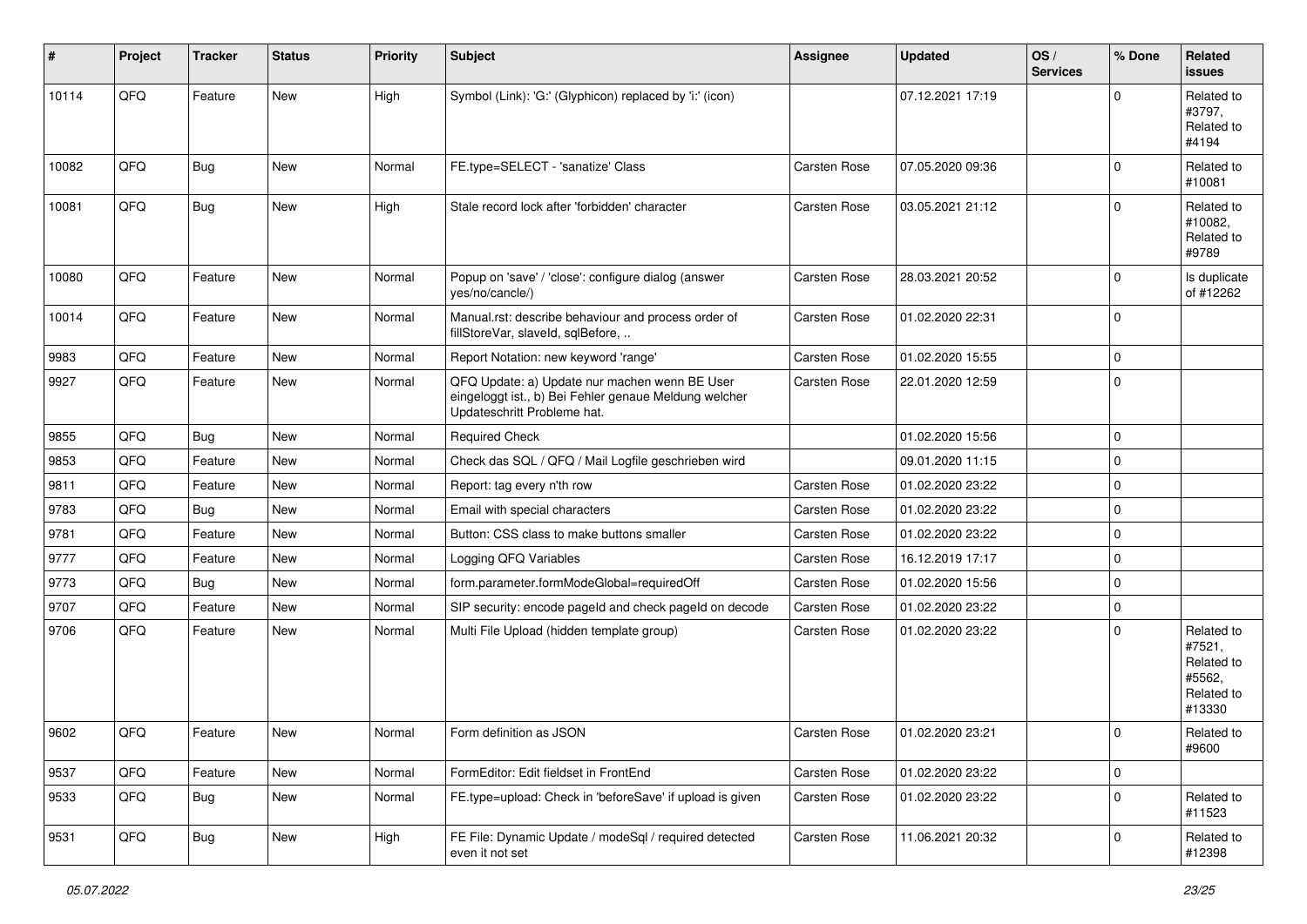| #    | Project | <b>Tracker</b> | <b>Status</b> | <b>Priority</b> | <b>Subject</b>                                                                                         | Assignee            | <b>Updated</b>   | OS/<br><b>Services</b> | % Done      | <b>Related</b><br><b>issues</b>              |
|------|---------|----------------|---------------|-----------------|--------------------------------------------------------------------------------------------------------|---------------------|------------------|------------------------|-------------|----------------------------------------------|
| 9352 | QFQ     | Feature        | <b>New</b>    | Normal          | FE 'Native' fire slaveld, sqlAfter, sqlIns                                                             | <b>Carsten Rose</b> | 01.02.2020 23:22 |                        | 0           |                                              |
| 9348 | QFQ     | Feature        | <b>New</b>    | Normal          | defaultThumbnailSize: pre render thumbnails                                                            | Carsten Rose        | 12.06.2021 09:05 |                        | $\Omega$    |                                              |
| 9347 | QFQ     | <b>Bug</b>     | <b>New</b>    | High            | FE.type=upload with dynamic show/hidden: required not<br>detected                                      | Carsten Rose        | 12.06.2021 10:40 |                        | $\Omega$    | Related to<br>#5305,<br>Related to<br>#12398 |
| 9317 | QFQ     | <b>Bug</b>     | <b>New</b>    | Normal          | FE.type=note: with dynamic show/hidden an empty label<br>causes trouble                                | Carsten Rose        | 01.02.2020 23:22 |                        | $\Omega$    |                                              |
| 9275 | QFQ     | <b>Bug</b>     | <b>New</b>    | Normal          | autcron: t3 page, which takes to long to respond, is not<br>reported properly                          | Carsten Rose        | 01.02.2020 23:22 |                        | 100         |                                              |
| 9221 | QFQ     | Feature        | <b>New</b>    | Normal          | typeAhead: Zeichenlimite ausschalten                                                                   | Carsten Rose        | 29.06.2022 22:36 |                        | $\Omega$    |                                              |
| 9208 | QFQ     | Feature        | <b>New</b>    | Normal          | Manage 'recent' records                                                                                | <b>Carsten Rose</b> | 01.02.2020 23:22 |                        | $\mathbf 0$ |                                              |
| 9177 | QFQ     | <b>Bug</b>     | <b>New</b>    | Normal          | Bug? QFQ tries to save an action FE, which has real<br>existing column name                            | <b>Carsten Rose</b> | 01.02.2020 23:22 |                        | $\Omega$    |                                              |
| 9136 | QFQ     | Feature        | <b>New</b>    | Normal          | Create ZIP files with dynamic PDFs                                                                     | <b>Carsten Rose</b> | 01.02.2020 23:22 |                        | $\mathbf 0$ |                                              |
| 9129 | QFQ     | Feature        | <b>New</b>    | Normal          | sqlValidate: Message as notification, not as error                                                     | Carsten Rose        | 01.02.2020 23:22 |                        | $\Omega$    | Related to<br>#9128                          |
| 9128 | QFQ     | Feature        | <b>New</b>    | Normal          | Error Message: not replaced variables- a) replace back to<br>'{{', b) underline                        | Carsten Rose        | 01.02.2020 23:22 |                        | $\Omega$    | Related to<br>#9129                          |
| 9127 | QFQ     | <b>Bug</b>     | <b>New</b>    | Normal          | Error Message: change 'roll over' color - text not readable                                            | <b>Carsten Rose</b> | 01.02.2020 23:22 |                        | $\Omega$    |                                              |
| 9077 | QFQ     | Bug            | <b>New</b>    | Normal          | typeAheadSql: report broken SQL                                                                        | Carsten Rose        | 29.06.2022 22:35 |                        | 0           | Related to<br>#4018                          |
| 9013 | QFQ     | <b>Bug</b>     | <b>New</b>    | Normal          | Error in Twig template not handled                                                                     | <b>Carsten Rose</b> | 20.10.2021 13:43 |                        | $\Omega$    |                                              |
| 8975 | QFQ     | Feature        | <b>New</b>    | Normal          | Report Notation: 2.0                                                                                   | Carsten Rose        | 01.02.2020 23:22 |                        | $\Omega$    | Related to<br>#8963                          |
| 8962 | QFQ     | Feature        | <b>New</b>    | High            | allow for form fields with identical names                                                             | <b>Carsten Rose</b> | 03.05.2021 21:14 |                        | $\Omega$    |                                              |
| 8891 | QFQ     | <b>Bug</b>     | <b>New</b>    | High            | formSubmitLog: do not log passwords                                                                    | Enis Nuredini       | 25.03.2022 09:06 |                        | $\Omega$    |                                              |
| 8806 | QFQ     | Feature        | <b>New</b>    | Normal          | SQL Function nl2br                                                                                     | <b>Carsten Rose</b> | 01.02.2020 23:22 |                        | $\Omega$    |                                              |
| 8719 | QFQ     | Feature        | New           | Normal          | extraButtonLock: add support for 0/1                                                                   | Carsten Rose        | 01.02.2020 23:22 |                        | 0           |                                              |
| 8702 | QFQ     | Feature        | <b>New</b>    | Normal          | Load Record which is locked: missing user info                                                         | <b>Carsten Rose</b> | 11.12.2019 16:16 |                        | $\Omega$    | Related to<br>#9789                          |
| 8668 | QFQ     | <b>Bug</b>     | <b>New</b>    | High            | Pill disabled: dyamic mode 'hidden' not respected - FE is still<br>required                            | <b>Carsten Rose</b> | 03.05.2021 21:14 |                        | 0           |                                              |
| 8431 | QFQ     | Bug            | <b>New</b>    | High            | autocron.php with wrong path                                                                           | <b>Carsten Rose</b> | 03.05.2021 21:14 |                        | $\Omega$    |                                              |
| 8336 | QFQ     | Feature        | New           | Normal          | Form > modified > Close New: a) Optional disable popup, b)<br>custom text, c) mode on save: close stay | <b>Carsten Rose</b> | 01.02.2020 23:22 |                        | $\Omega$    | Related to<br>#8335                          |